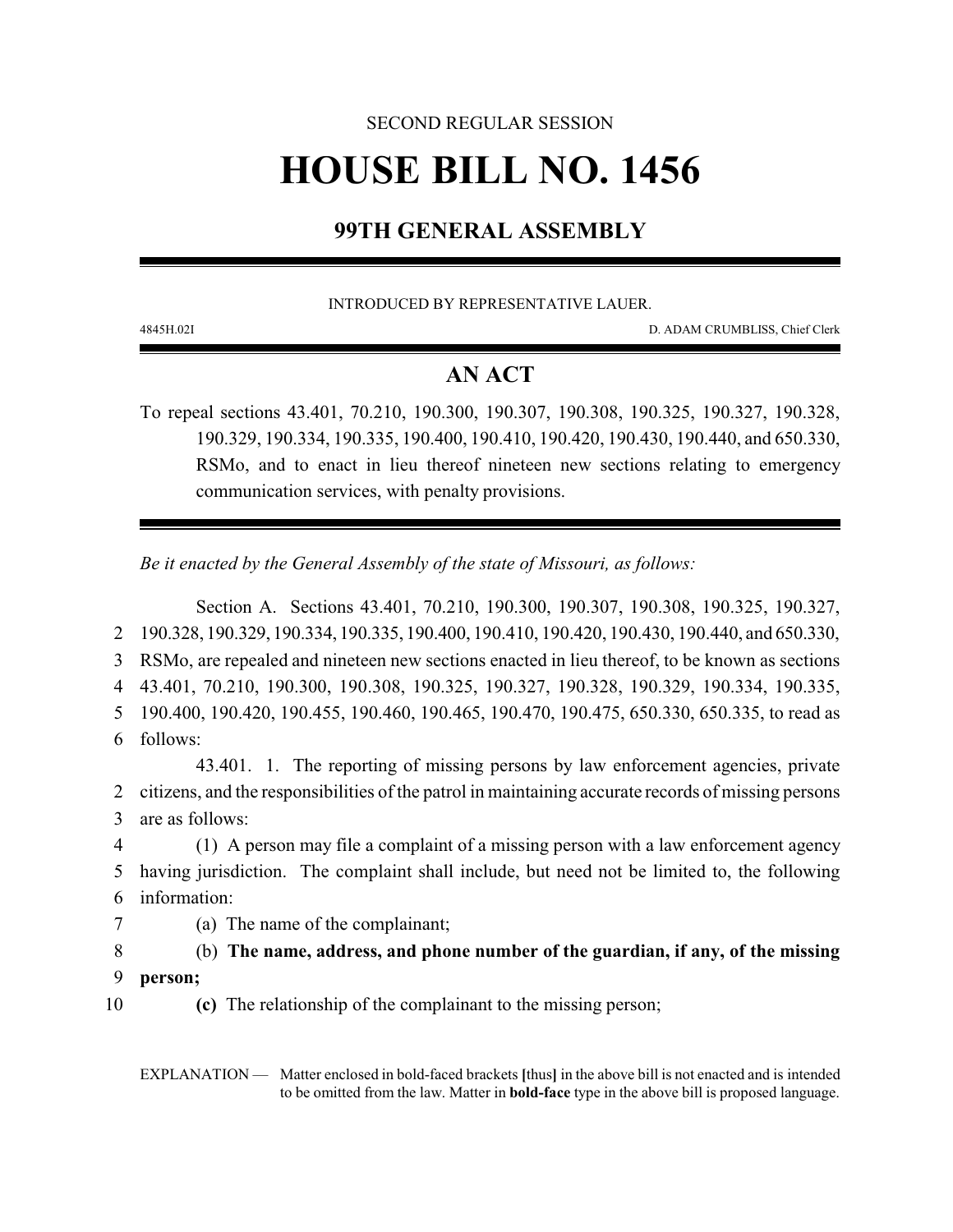**[**(c)**] (d)** The name, age, address, and all identifying characteristics of the missing person;

**[**(d)**] (e)** The length of time the person has been missing; **and**

 **[**(e)**] (f)** All other information deemed relevant by either the complainant or the law enforcement agency;

 (2) A report of the complaint of a missing person shall be immediately entered into the 17 Missouri uniform law enforcement system (MULES) and the National Crime Information Center (NCIC) system by the law enforcement agency receiving the complaint, and disseminated to other law enforcement agencies who may come in contact with or be involved in the investigation or location of a missing person;

 (3) A law enforcement agency with which a complaint of a missing child has been filed shall prepare, as soon as practicable, a standard missing child report. The missing child report shall be maintained as a record by the reporting law enforcement agency during the course of an active investigation;

 (4) Upon the location of a missing person, or the determination by the law enforcement agency of jurisdiction that the person is no longer missing, the law enforcement agency which reported the missing person shall immediately remove the record of the missing person from the MULES and NCIC files.

 2. No law enforcement agency shall prevent an immediate active investigation on the basis of an agency rule which specifies an automatic time limitation for a missing person investigation.

70.210. As used in sections 70.210 to 70.320, the following terms mean:

 (1) "Governing body", the board, body or persons in which the powers of a municipality or political subdivision are vested;

 (2) "Municipality", municipal corporations, political corporations, and other public corporations and agencies authorized to exercise governmental functions;

 (3) "Political subdivision", counties, townships, cities, towns, villages, school, county library, city library, city-county library, road, drainage, sewer, levee and fire districts, soil and water conservation districts, watershed subdistricts, county hospitals, any board of control of an art museum, **any 911 or emergency services board authorized in chapter 190 or in section 321.243,** the board created under sections 205.968 to 205.973, and any other public subdivision

or public corporation having the power to tax.

190.300. As used in sections 190.300 to **[**190.320**] 190.340**, the following terms and phrases mean:

 (1) "Emergency telephone service", a telephone system utilizing a single three digit number "911" for reporting police, fire, medical or other emergency situations;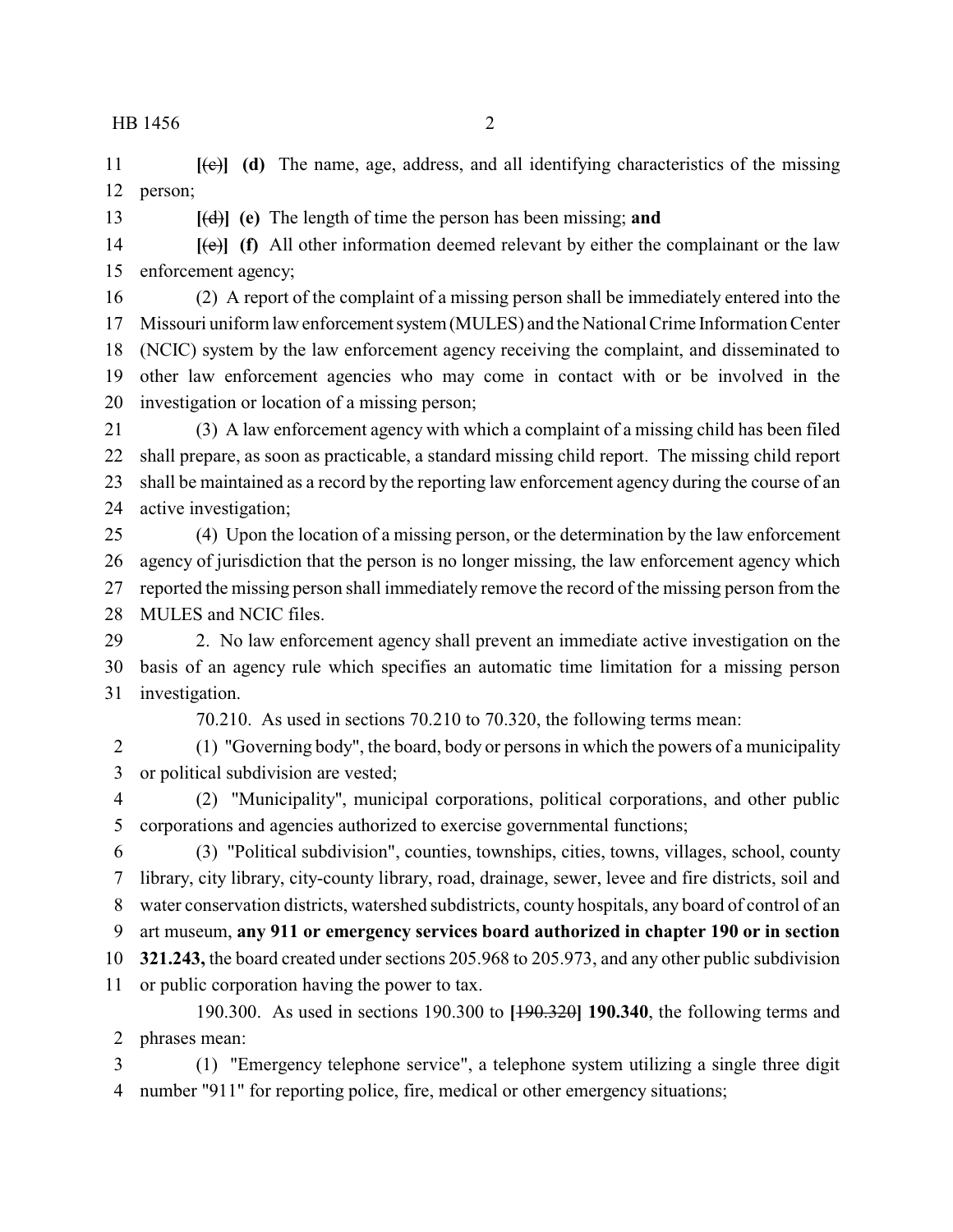(2) "Emergency telephone tax", a tax to finance the operation of emergency telephone service;

 (3) "Exchange access facilities", all facilities provided by the service supplier for local telephone exchange access to a service user;

(4) "Governing body", the legislative body for a city, county or city not within a county;

 (5) "Person", any individual, firm, partnership, copartnership, joint venture, association, cooperative organization, corporation, municipal or private, and whether organized for profit or not, state, county, political subdivision, state department, commission, board, bureau or fraternal organization, estate, trust, business or common law trust, receiver, assignee for the benefit of creditors, trustee or trustee in bankruptcy, or any other service user;

 (6) "Public agency", any city, county, city not within a county, municipal corporation, public district or public authority located in whole or in part within this state which provides or has authority to provide fire fighting, law enforcement, ambulance, emergencymedical, or other emergency services;

 (7) "Service supplier", any person providing exchange telephone services to any service user in this state;

 (8) "Service user", any person, other than a person providing pay telephone service pursuant to the provisions of section 392.520 not otherwise exempt from taxation, who is provided exchange telephone service in this state;

 (9) "Tariff rate", the rate or rates billed by a service supplier to a service user as stated in the service supplier's tariffs, **[**approved bythe Missouri public service commission**] contracts, service agreements, or similar documents governing the provision of the service,** which represent the service supplier's recurring charges for exchange access facilities or their equivalent, **or equivalent rates contained in contracts, service agreements, or similar documents,** exclusive of all taxes, fees, licenses**,** or similar charges whatsoever.

190.308. 1. In any county that has established an emergency telephone service pursuant to sections 190.300 to **[**190.320**] 190.340**, it shall be unlawful for any person to misuse the emergency telephone service. For the purposes of this section, "emergency" means any incident involving danger to life or property that calls for an emergency response dispatch of police, fire, EMS or other public safetyorganization, "misuse the emergencytelephone service" includes, but is not limited to, repeatedly calling the "911" for nonemergency situations causing operators or equipment to be in use when emergency situations may need such operators or equipment and "repeatedly" means three or more times within a one-month period.

2. Any violation of this section is a class B misdemeanor.

 3. No political subdivision shall impose any fine or penalty on the owner of a pay telephone or on the owner of any property upon which a pay telephone is located for calls to the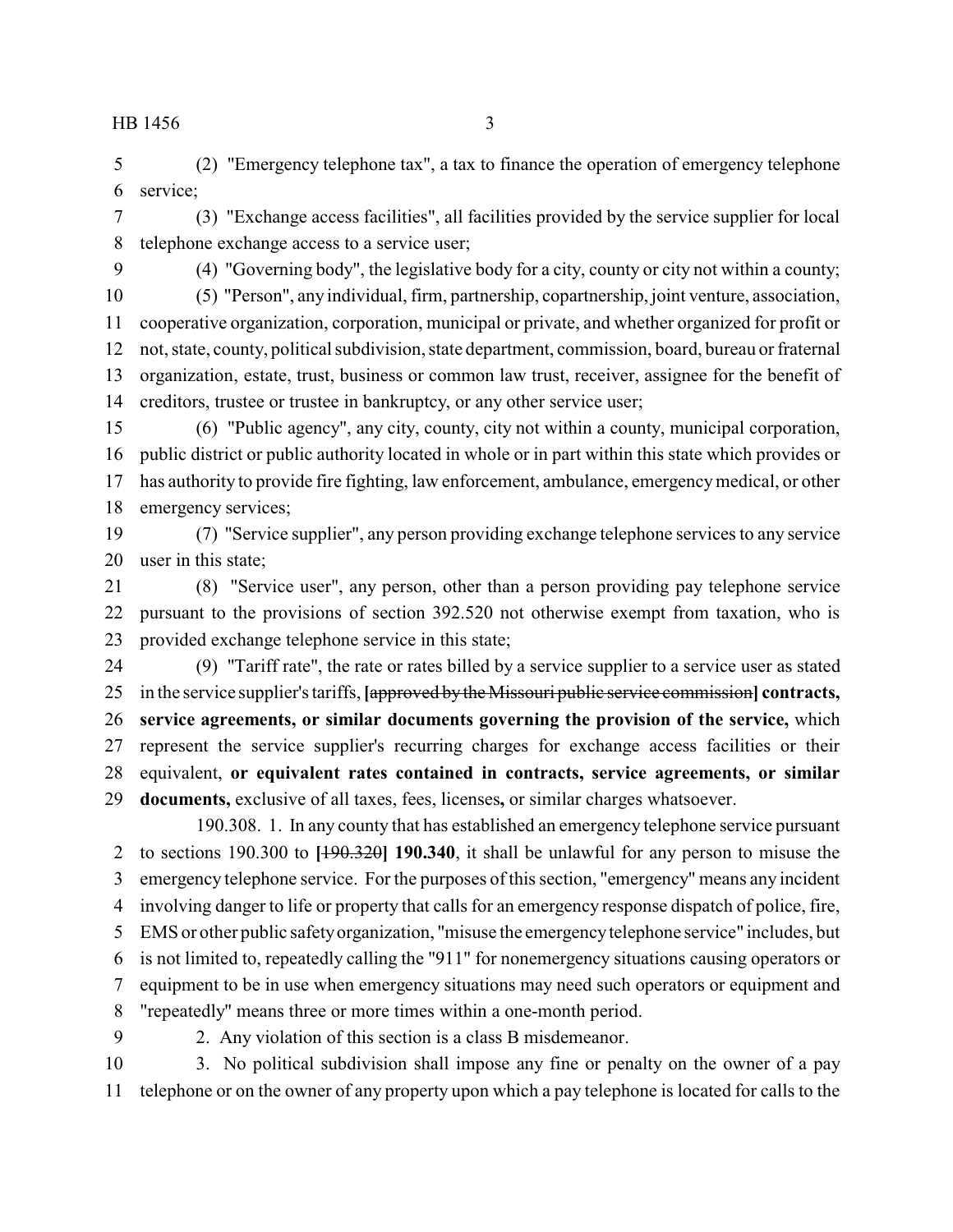emergency telephone service made from the pay telephone. Any such fine or penalty is hereby void.

190.325. 1. In any county of the first classification without a charter form of government with a population of at least one hundred fifty thousand inhabitants but less than two hundred **fifty** thousand inhabitants, the county commission may use all or a part of the moneys derived from the emergencytelephone tax authorized pursuant to section 190.305 for central dispatching of fire protection, emergency ambulance service or any other emergency services, which may include the purchase and maintenance of communications and emergency equipment. In the event such commission chooses to use the tax provided in that section for such services, the provisions of sections 190.300 to 190.320 shall apply except as provided in this section.

 2. The tax shall not exceed a percentage of the base tariff rate and such percentage shall not exceed an amount equal to a maximum rate of one dollar thirty cents per line per month, the provisions of section 190.305 to the contrary notwithstanding. The tax imposed by this section and the amounts required to be collected are due monthly. The amount of tax collected in one calendar month by the service supplier shall be remitted to the governing body no later than one month after the close of a calendar month. On or before the last day of each calendar month, a return for the preceding month shall be filed with the governing body in such form as the governing body and service supplier shall agree. The service supplier shall include the list of any service user refusing to pay the tax imposed by this section with each return filing. The service supplier required to file the return shall deliver the return, together with a remittance of the amount of the tax collected. The records shall be maintained for a period of one year from the time the tax is collected. From every remittance to the governing body made on or before the date when the same becomes due, the service supplier required to remit the same shall be entitled to deduct and retain, as a collection fee, an amount equal to two percent thereof.

 3. Nothing in this section shall be construed to require anymunicipality or other political subdivision to join the central dispatching system established pursuant to this section. The governing body of any municipality or other political subdivision may contract with the board established pursuant to section 190.327 for such services or portion of such services, or for the purchase and maintenance of communication and emergency equipment.

190.327. 1. Immediately upon the decision by the commission to utilize a portion of the emergency telephone tax for central dispatching and an affirmative vote of the telephone tax, the commission shall appoint the initial members of a board which shall administer the funds and oversee the provision of central dispatching for emergency services in the county and in municipalities and other political subdivisions which have contracted for such service. Beginning with the general election in 1992, all board members shall be elected according to this section and other applicable laws of this state. At the time of the appointment of the initial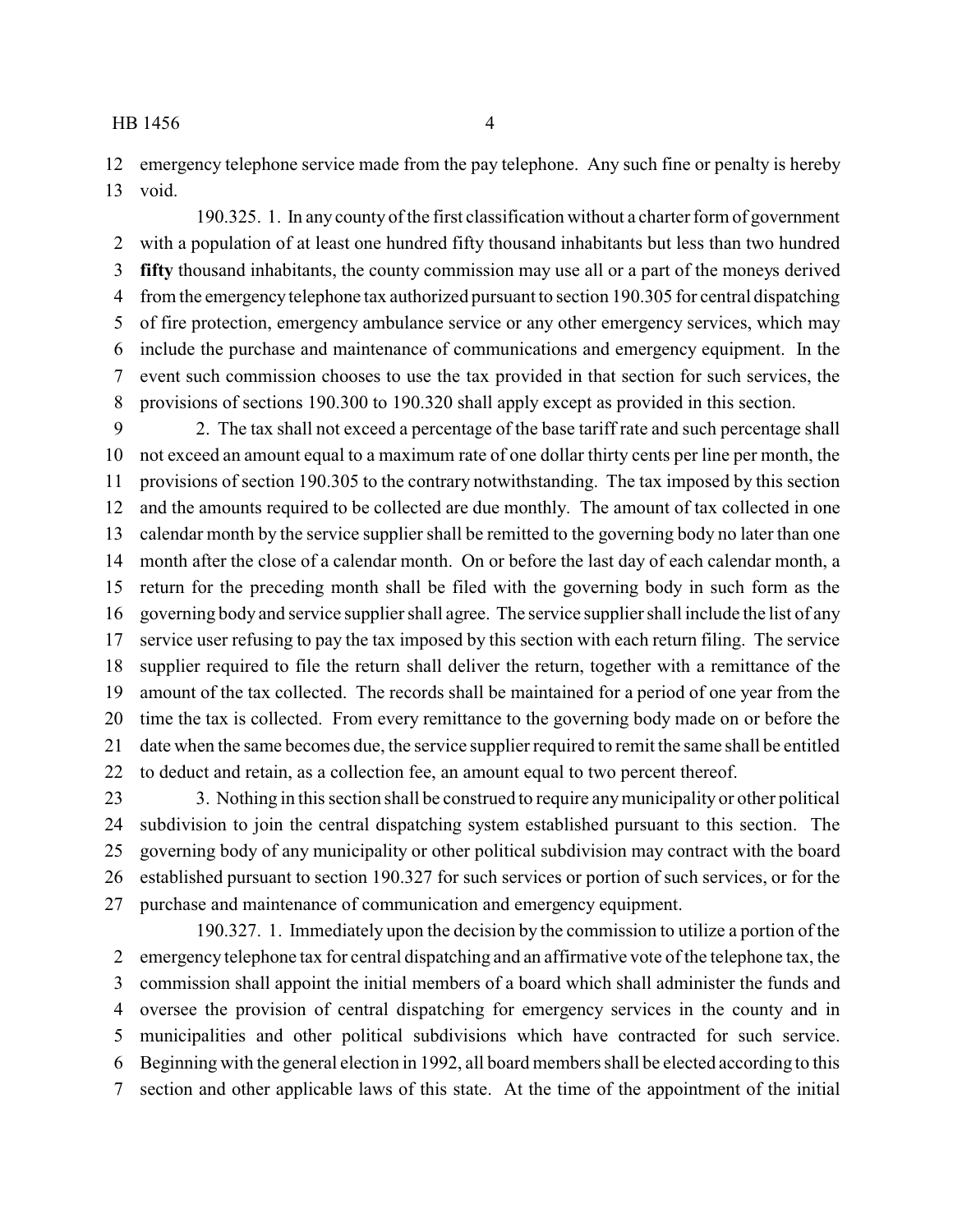members of the board, the commission shall relinquish to the board and no longer exercise the

- duties prescribed in this chapter with regard to the provision of emergency telephone service and
- in chapter 321, with regard to the provision of central dispatching service, and such duties shall
- be exercised by the board.
- 2. Elections for board members may be held on general municipal election day, as defined in subsection 3 of section 115.121, after approval by a simple majority of the county commission.
- 3. For the purpose of providing the services described in this section, the board shall have the following powers, authority and privileges:
- (1) To have and use a corporate seal;
- (2) To sue and be sued, and be a party to suits, actions and proceedings;
- (3) To enter into contracts, franchises and agreements with any person, partnership, association or corporation, public or private, affecting the affairs of the board;
- (4) To acquire, construct, purchase, maintain, dispose of and encumber real and personal property, including leases and easements;
- (5) To have the management, control and supervision of all the business affairs of the board and the construction, installation, operation and maintenance of any improvements;
- (6) To hire and retain agents and employees and to provide for their compensation including health and pension benefits;
- 

(7) To adopt and amend bylaws and any other rules and regulations;

- (8) To fix, charge and collect the taxes and fees authorized by law for the purpose of implementing and operating the services described in this section;
- (9) To pay all expenses connected with the first election and all subsequent elections; and
- (10) To have and exercise all rights and powers necessary or incidental to or implied from the specific powers granted in this subsection. Such specific powers shall not be considered as a limitation upon any power necessaryor appropriate to carry out the purposes and intent of sections 190.300 to 190.329.
- **4. (1) Notwithstanding the provisions of subsections 1 and 2 of this section to the contrary, the county commission may elect to appoint the members of the board to administer the funds and oversee the provision of central dispatching for emergency services in the counties, municipalities, and other political subdivisions which have contracted for such service upon the request of the municipalities and other political subdivisions. Upon appointment of the initial members of the board, the commission shall relinquish all powers and duties to the board and no longer exercise the duties prescribed**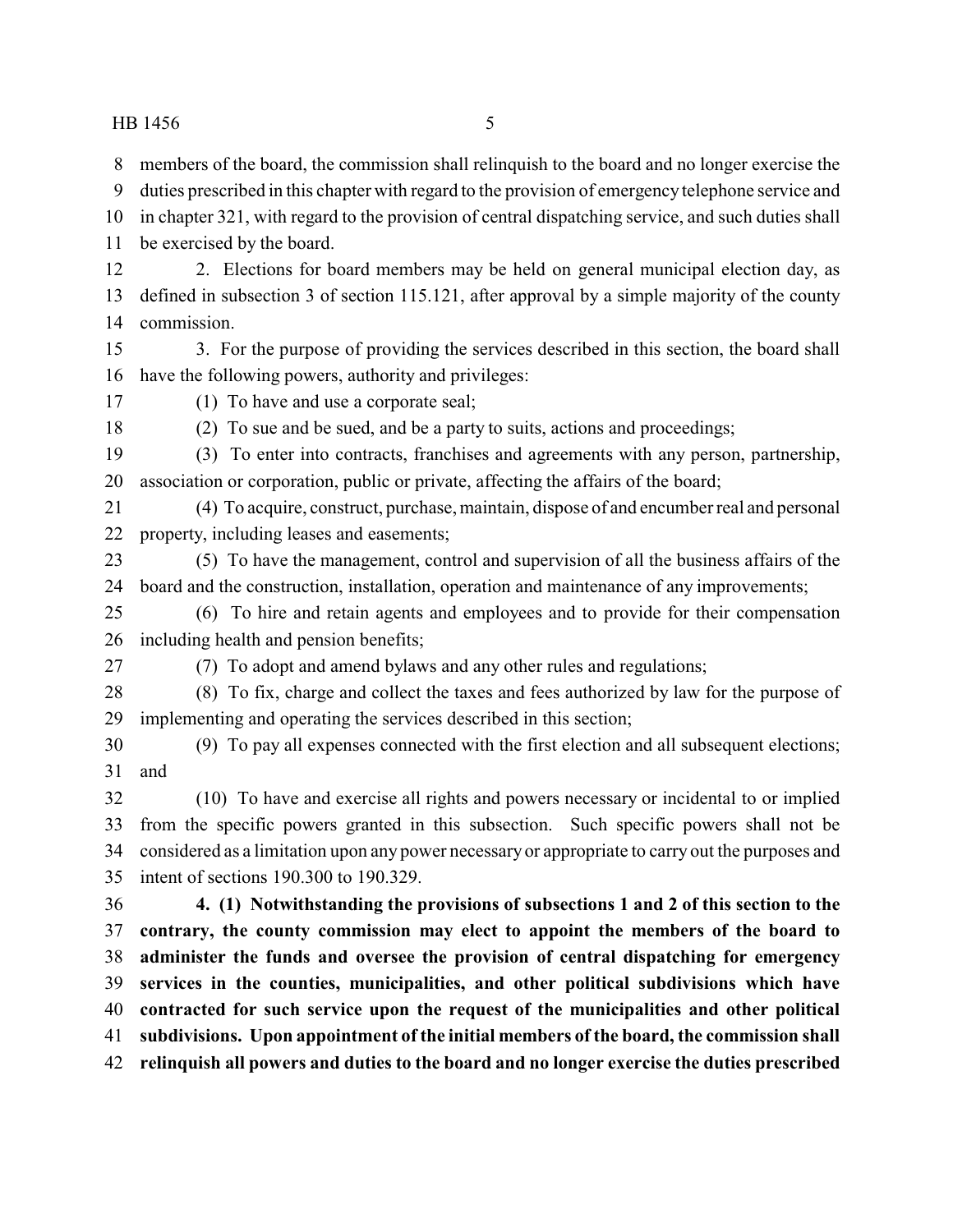**in this chapter with regard to the provision of central dispatching service and such duties**

**shall be exercised by the board.**

 **(2) The board shall consist of seven members appointed without regard to political affiliation. The members shall include:**

 **(a) Five members who shall serve for so long as they remain in their respective county or municipal positions as follows:**

**a. The county sheriff, or his or her designee;**

 **b. The heads of the municipal police department who have contracted for central dispatching service in the two largest municipalities wholly contained within the county, or their designees; or**

 **c. The heads of the municipal fire departments or fire divisions who have contracted for central dispatching service in the two largest municipalities wholly contained within the county, or their designees;**

 **(b) Two members who shall serve two year terms appointed from among the following:**

 **a. The head of any of the county's fire protection districts who have contracted for central dispatching service, or his or her designee;**

 **b. The head of any of the county's ambulance districts who have contracted for central dispatching service, or his or her designee;**

 **c. The head of any of the municipal police departments located in the county who have contracted for central dispatching service, or his or her designee, excluding those mentioned in subparagraph b of paragraph (a) of subdivision (2) of this subsection; and**

 **d. The head of any of the municipal fire departments in the county who have contracted for central dispatching service, or his or her designee, excluding those mentioned in subparagraph c of paragraph (a) of subdivision (2) of this subsection.**

 **(3) Upon the appointment of the board under this subsection, the board shall have the powers provided in subsection 3 of this section and the commission shall relinquish all powers and duties relating to the provision of central dispatching service under this chapter to the board.**

190.328. 1. Beginning in 1997, within the area from which voters and the commission have approved the provision of central dispatching for emergency services by a public agency for an area containing third or fourth class cities in counties of the third classification with a population of at least thirty-two thousand but no greater than forty thousand that border a county of the first classification but do not border the Mississippi River, the initial board shall consist of two members from each township within such area and one at-large member who shall serve as the initial chairperson of such board.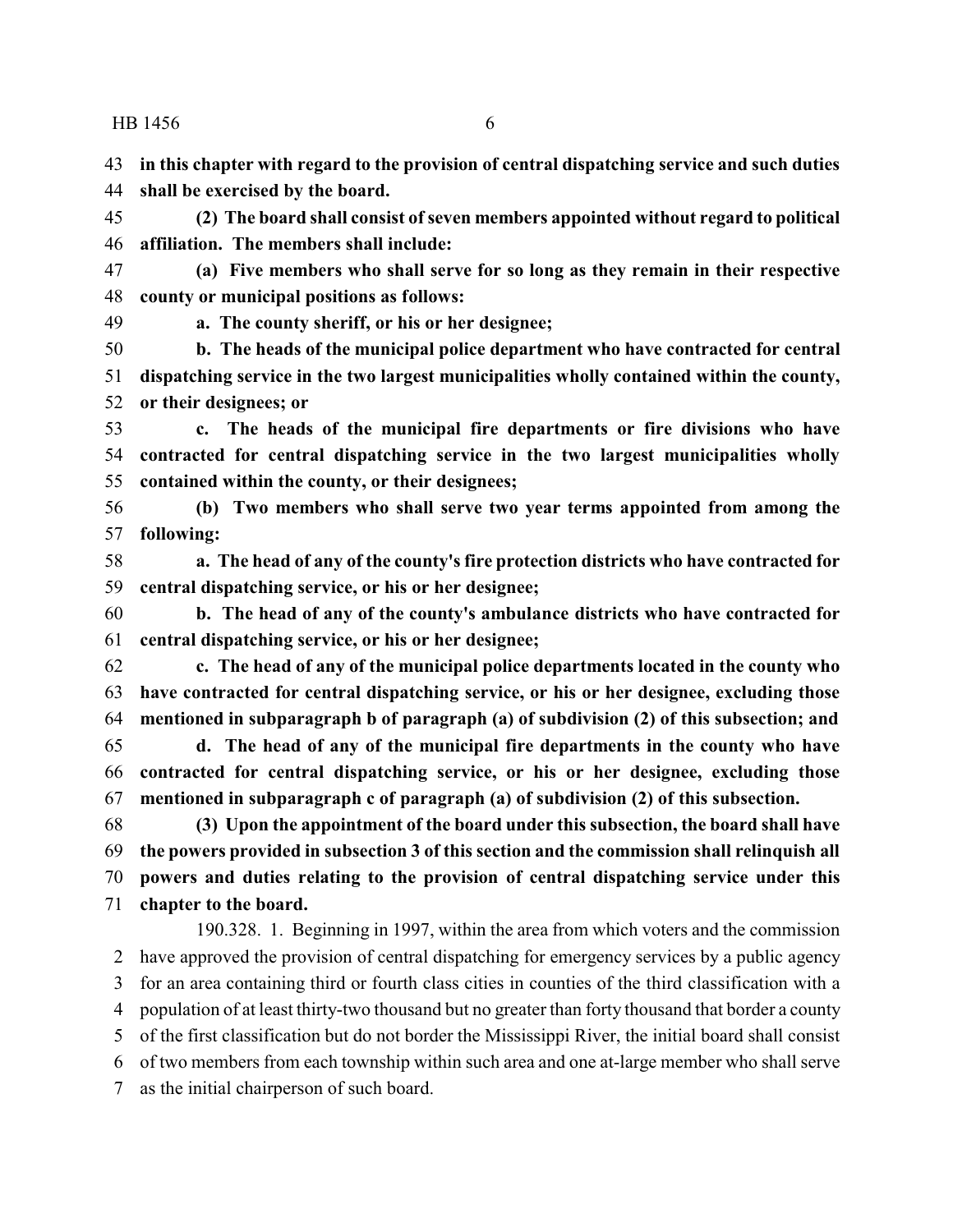2. Within the area from which voters and the commission have approved the provision of central dispatching for emergency services by a public agency for an area containing third or fourth class cities in counties of the third classification with a population of at least thirty-two thousand but no greater than forty thousand that border a county of the first classification, voters shall elect a board to administer funds and oversee the provision of central dispatching for emergency services. Such board shall consist of two members elected from each of the townships within such area and one member elected at large who shall serve as the chairperson of the board.

 3. Of those initially elected to the board as provided in this section, four from the townships shall be elected to a term of two years, and four from the townships and the at-large member shall be elected to a term of four years. Upon the expiration of these initial terms, all members shall thereafter be elected to terms of four years**; provided that, if a board established in this section consolidates with a board established under section 190.327 or 190.335, under the provisions of section 190.470, the term of office for the existing board members shall end on the thirtieth day following the appointment of the initial board of directors for the consolidated district**.

190.329. 1. Except in areas from which voters and the commission have approved the provision of central dispatching for emergencyservices by a public agency for an area containing third or fourth class cities located in counties of the third classification with a population of at least thirty-two thousand but no greater than forty thousand that border a county of the first classification but do not border the Mississippi River, the initial board shall consist of seven members appointed without regard for political party who shall be selected from and shall represent the fire protection districts, ambulance districts, sheriff's department, municipalities, any other emergency services and the general public. This initial board shall serve until its successor board is duly elected and installed in office. The commission shall ensure geographic representation of the countybyappointing no more than four members from anyone commission district of the county.

 2. Beginning in 1992, three members shall be elected from each commission district and one member shall be elected at large, with such at-large member to be a voting member and chairman of the board. Of those first elected, four members from commission districts shall be elected for terms of two years and two members from commission districts and the member at large shall be elected for terms of four years. In 1994, and thereafter, all terms of office shall be for four years, except as **otherwise provided in this subsection or as** provided in subsection 3 of this section. Any vacancy on the board shall be filled in the same manner as the initial appointment was made. Four members shall constitute a quorum. **If a board established in section 190.327 consolidates with a board established under section 190.327, 190.328, or**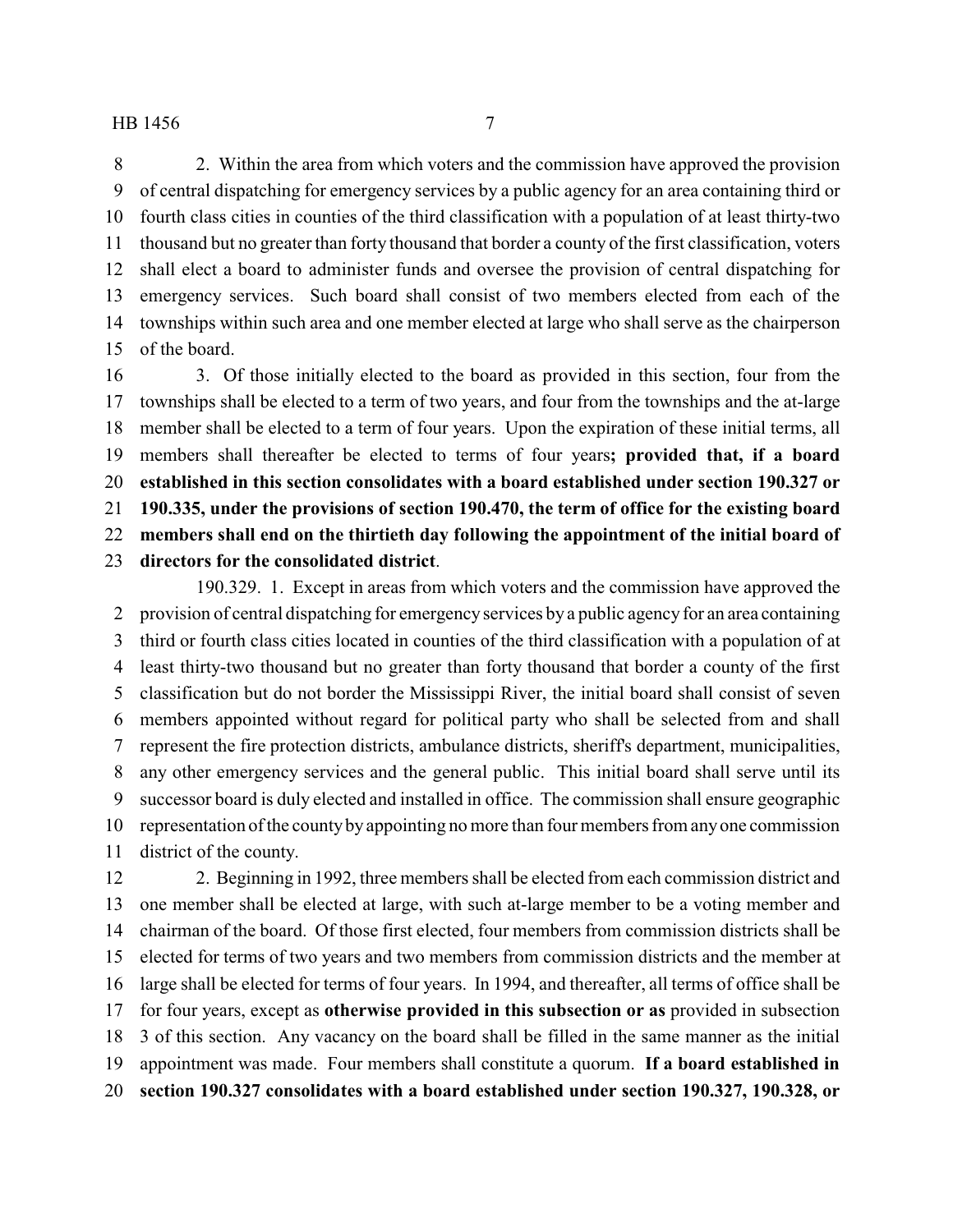**190.335, under the provisions of section 190.470, the term of office for the existing board**

 **members shall end on the thirtieth day following the appointment of the initial board of directors for the consolidated district.**

 3. Upon approval by the county commission for the election of board members to be held on general municipal election day, pursuant to subsection 2 of section 190.327, the terms of those board members then holding office shall be reduced by seven months. After a board member's term has been reduced, all following terms for that position shall be for four years**,**

# **except as otherwise provided under subsection 2 of this section**.

190.334. The state auditor shall have the authority to conduct performance and fiscal audits of any board, dispatch center, joint emergency communications entity, or trust fund established under section 190.327, 190.328, 190.329, 190.335, 190.420, 190.455, 190.460, **190.465, 190.470** or 650.325.

190.335. 1. In lieu of the tax levy authorized under section 190.305 for emergency telephone services, the county commission of any county may impose a county sales tax for the provision of central dispatching of fire protection, including law enforcement agencies, emergency ambulance service or any other emergency services, including emergency telephone services, which shall be collectively referred to herein as "emergency services", and which may also include the purchase and maintenance of communications and emergency equipment, including the operational costs associated therein, in accordance with the provisions of this section.

 2. Such county commission may, by a majority vote of its members, submit to the voters of the county, at a public election, a proposal to authorize the county commission to impose a tax under the provisions of this section. If the residents of the county present a petition signed by a number of residents equal to ten percent of those in the county who voted in the most recent gubernatorial election, then the commission shall submit such a proposal to the voters of the county.

3. The ballot of submission shall be in substantially the following form:

 Shall the county of ............... (insert name of county) impose a countysales tax of ............ (insert rate of percent) percent for the purpose of providing central dispatching of fire protection, emergency ambulance service, including emergency telephone services, and other emergency services?

 $\Box$  YES  $\Box$  NO

 If a majority of the votes cast on the proposal by the qualified voters voting thereon are in favor of the proposal, then the ordinance shall be in effect as provided herein. If a majority of the votes

cast by the qualified voters voting are opposed to the proposal, then the county commission shall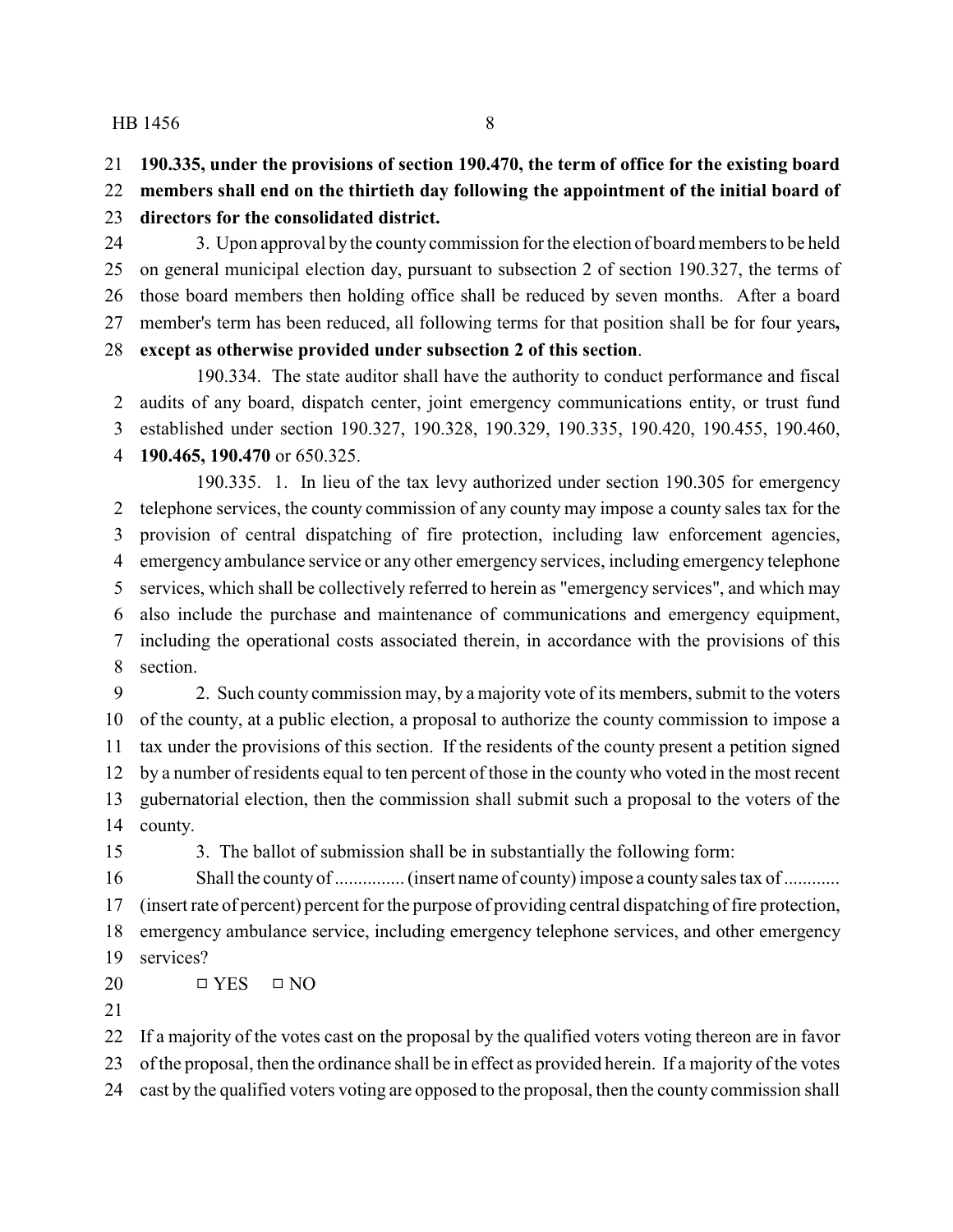have no power to impose the tax authorized by this section unless and until the county commission shall again have submitted another proposal to authorize the county commission to impose the tax under the provisions of this section, and such proposal is approved by a majority of the qualified voters voting thereon.

 4. The sales tax may be imposed at a rate not to exceed one percent on the receipts from the sale at retail of all tangible personal property or taxable services at retail within any county adopting such tax, if such property and services are subject to taxation by the state of Missouri under the provisions of sections 144.010 to 144.525. The sales tax shall not be collected prior to thirty-six months before operation of the central dispatching of emergency services.

 5. Except as modified in this section, all provisions of sections 32.085 and 32.087 shall apply to the tax imposed under this section.

 6. Any tax imposed pursuant to section 190.305 shall terminate at the end of the tax year in which the tax imposed pursuant to this section for emergency services is certified by the board to be fully operational. Any revenues collected from the tax authorized under section 190.305 shall be credited for the purposes for which they were intended.

 7. At least once each calendar year, the board shall establish a tax rate, not to exceed the amount authorized, that together with any surplus revenues carried forward will produce sufficient revenues to fund the expenditures authorized by this act. Amounts collected in excess of that necessary within a given year shall be carried forward to subsequent years. The board shall make its determination of such tax rate each year no later than September first and shall fix the new rate which shall be collected as provided in this act. Immediately upon making its determination and fixing the rate, the board shall publish in its minutes the new rate, and it shall notify every retailer by mail of the new rate.

 8. Immediately upon the affirmative vote of voters of such a county on the ballot proposal to establish a county sales tax pursuant to the provisions of this section, the county commission shall appoint the initial members of a board to administer the funds and oversee the provision of emergency services in the county. Beginning with the general election in 1994, all board members shall be elected according to this section and other applicable laws of this state. At the time of the appointment of the initial members of the board, the commission shall relinquish and no longer exercise the duties prescribed in this chapter with regard to the provision of emergency services and such duties shall be exercised by the board.

 9. The initial board shall consist of seven members appointed without regard to political affiliation, who shall be selected from, and who shall represent, the fire protection districts, ambulance districts, sheriff's department, municipalities, any other emergency services and the general public. This initial board shall serve until its successor board is duly elected and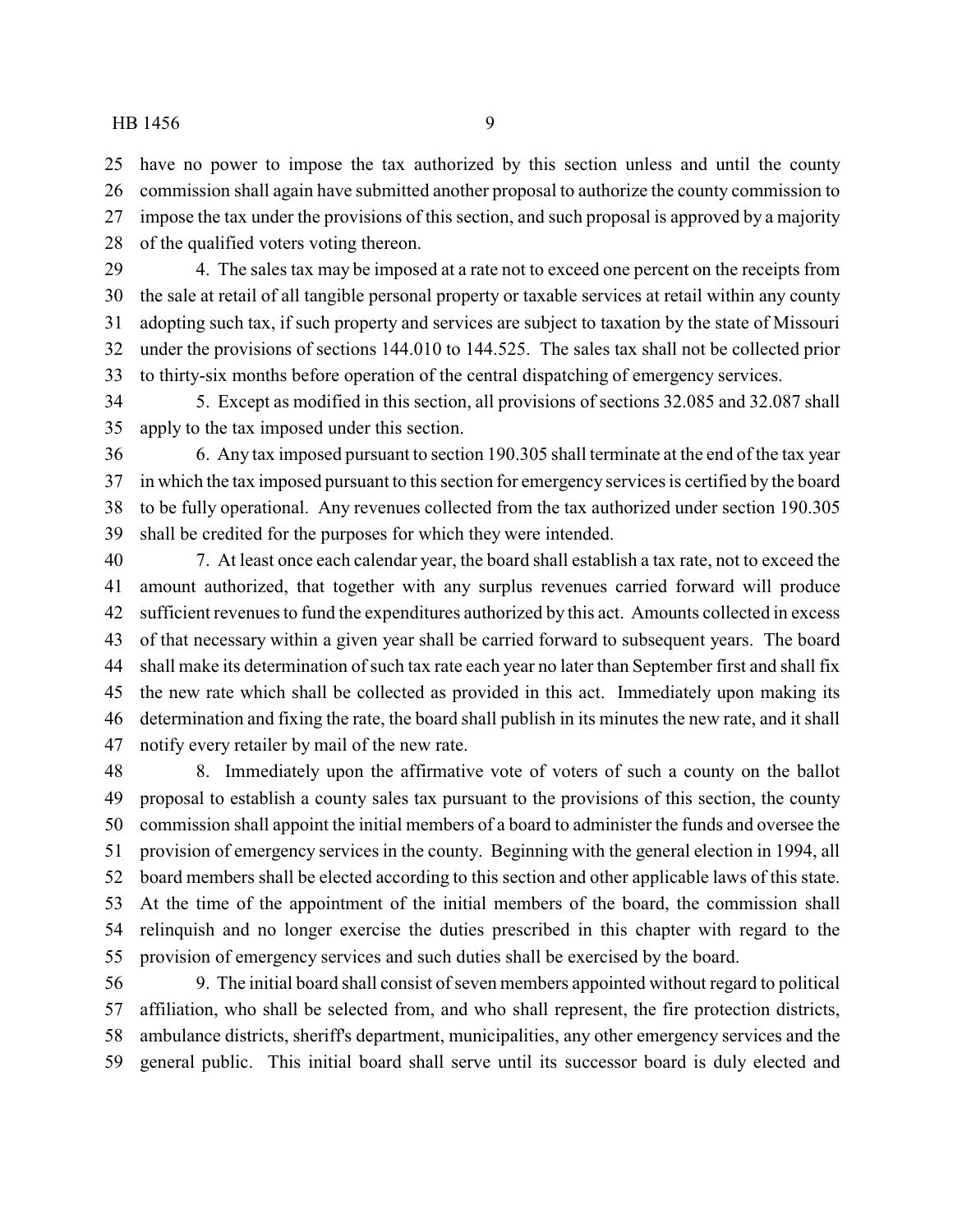installed in office. The commission shall ensure geographic representation of the county by appointing no more than four members from each district of the county commission.

 10. Beginning in 1994, three members shall be elected from each district of the county commission and one member shall be elected at large, such member to be the chairman of the board. Of those first elected, four members from districts of the county commission shall be elected for terms of two years and two members from districts of the county commission and the member at large shall be elected for terms of four years. In 1996, and thereafter, all terms of office shall be four years**; provided that, if a board established in this section consolidates with a board established under this section, section 190.327, or section 190.328, under the provisions of section 190.470, the term of office for the existing board members shall end on the thirtieth day following the appointment of the initial board of directors for the consolidated district**. Notwithstanding any other provision of law, if there is no candidate for an open position on the board, then no election shall be held for that position and it shall be considered vacant, to be filled pursuant to the provisions of section 190.339, and, if there is only one candidate for each open position, no election shall be held and the candidate or candidates shall assume office at the same time and in the same manner as if elected.

 11. Notwithstanding the provisions of subsections 8 to 10 of this section to the contrary, in any county of the first classification with more than two hundred forty thousand three hundred but fewer than two hundred forty thousand four hundred inhabitants or in any county of the third classification with a township form of government and with more than twenty-eight thousand but fewer than thirty-one thousand inhabitants, any emergency telephone service 911 board appointed by the county under section 190.309 which is in existence on the date the voters approve a sales tax under this section shall continue to exist and shall have the powers set forth under section 190.339. Such boards which existed prior to August 25, 2010, shall not be considered a body corporate and a political subdivision of the state for any purpose, unless and until an order is entered upon an unanimous vote of the commissioners of the county in which such board is established reclassifying such board as a corporate body and political subdivision of the state. The order shall approve the transfer of the assets and liabilities related to the operation of the emergency **telephone** service 911 system to the new entity created by the reclassification of the board.

 12. (1) Notwithstanding the provisions of subsections 8 to 10 of this section to the contrary, in any county of the second classification with more than fifty-four thousand two hundred but fewer than fifty-four thousand three hundred inhabitants or any county of the first classification with more than fifty thousand but fewer than seventy thousand inhabitants that has approved a sales tax under this section, the county commission shall appoint the members of the board to administer the funds and oversee the provision of emergency services in the county.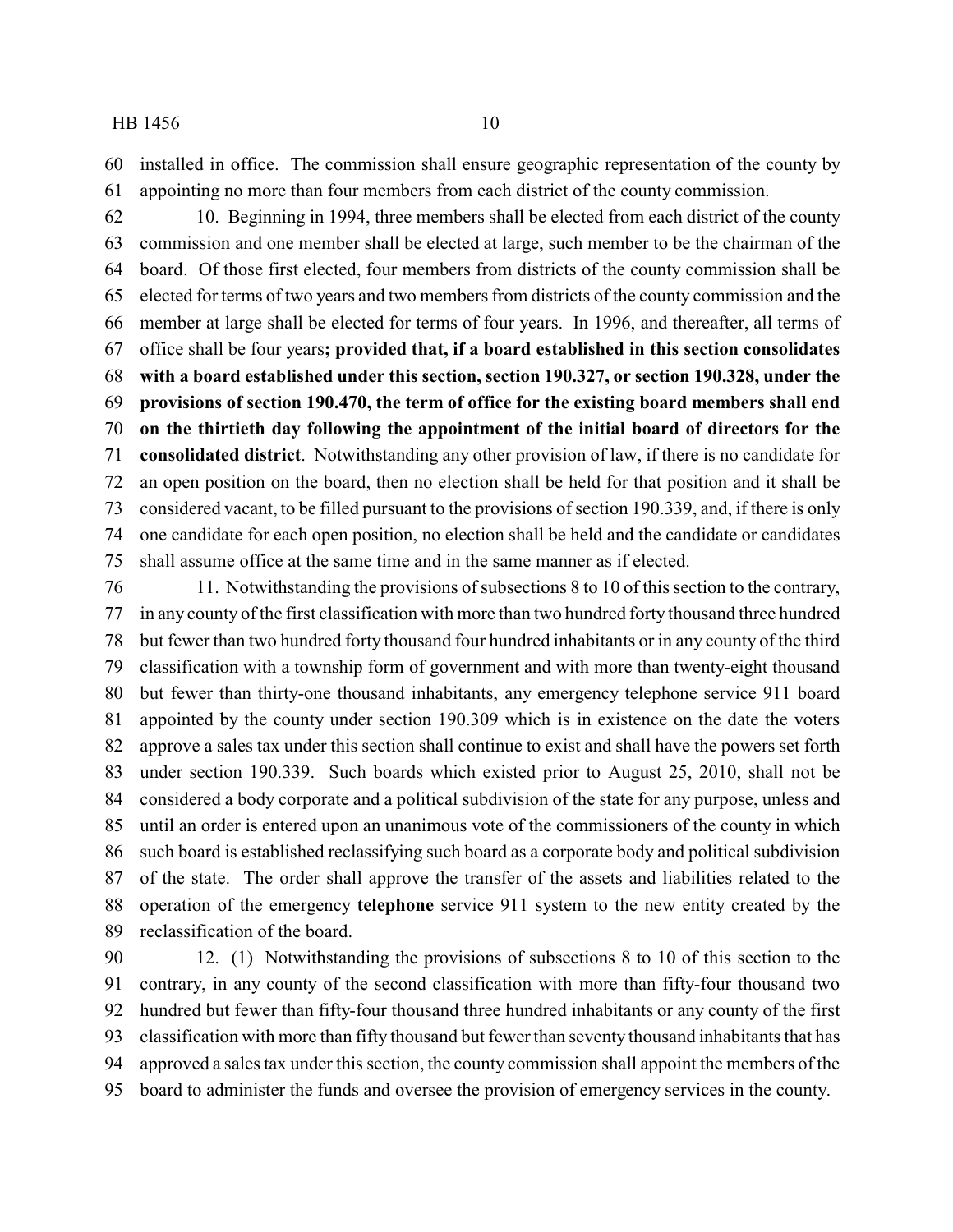(2) The board shall consist of seven members appointed without regard to political affiliation. Except as provided in subdivision (4) of this subsection, each member shall be one of the following:

(a) The head of any of the county's fire protection districts, or a designee;

(b) The head of any of the county's ambulance districts, or a designee;

- (c) The county sheriff, or a designee;
- 

(d) The head of any of the police departments in the county, or a designee; and

(e) The head of any of the county's emergencymanagement organizations, or a designee.

 (3) Upon the appointment of the board under this subsection, the board shall have the power provided in section 190.339 and shall exercise all powers and duties exercised by the countycommission under this chapter, and the commission shall relinquish all powers and duties relating to the provision of emergency services under this chapter to the board.

 (4) In any county of the first classification with more than fifty thousand but fewer than seventy thousand inhabitants, each of the entities listed in subdivision (2) of this subsection shall be represented on the board by at least one member.

 **(5) In any county with more than fifty thousand but fewer than seventy thousand inhabitants and with a county seat with more than two thousand one hundred but fewer than two thousand four hundred inhabitants, the entities listed in subdivision (2) of this subsection shall be represented by one member, and two members shall be residents of the county not affiliated with any of the entities listed in subdivision (2) of this subsection and**

**shall be known as public members.**

190.400. As used in sections 190.400 to **[**190.440**] 190.460**, the following words and terms shall mean:

(1) **[**"911", the primary emergency telephone number within the wireless system;

4 (2) "Board", the wireless service provider enhanced 911 advisory board;

 (3)**] "Active telephone number", a ten-digit North American Numbering Plan number that has been assigned to a subscriber and is provisioned to generally reach, by dialing, the public switched telephone network and not only 911 or the 911 system;**

**(2) "Communications service":**

- **(a) Any service that:**
- 

**a. Uses telephone numbers or their functional equivalents or successors;**

 **b. Provides access to, and a connection or interface with, a 911 system through the activation or enabling of a device, transmission medium, or technology that is used by a customer to dial, initialize, or otherwise activate the 911 system, regardless of the particular device, transmission medium, or technology employed;**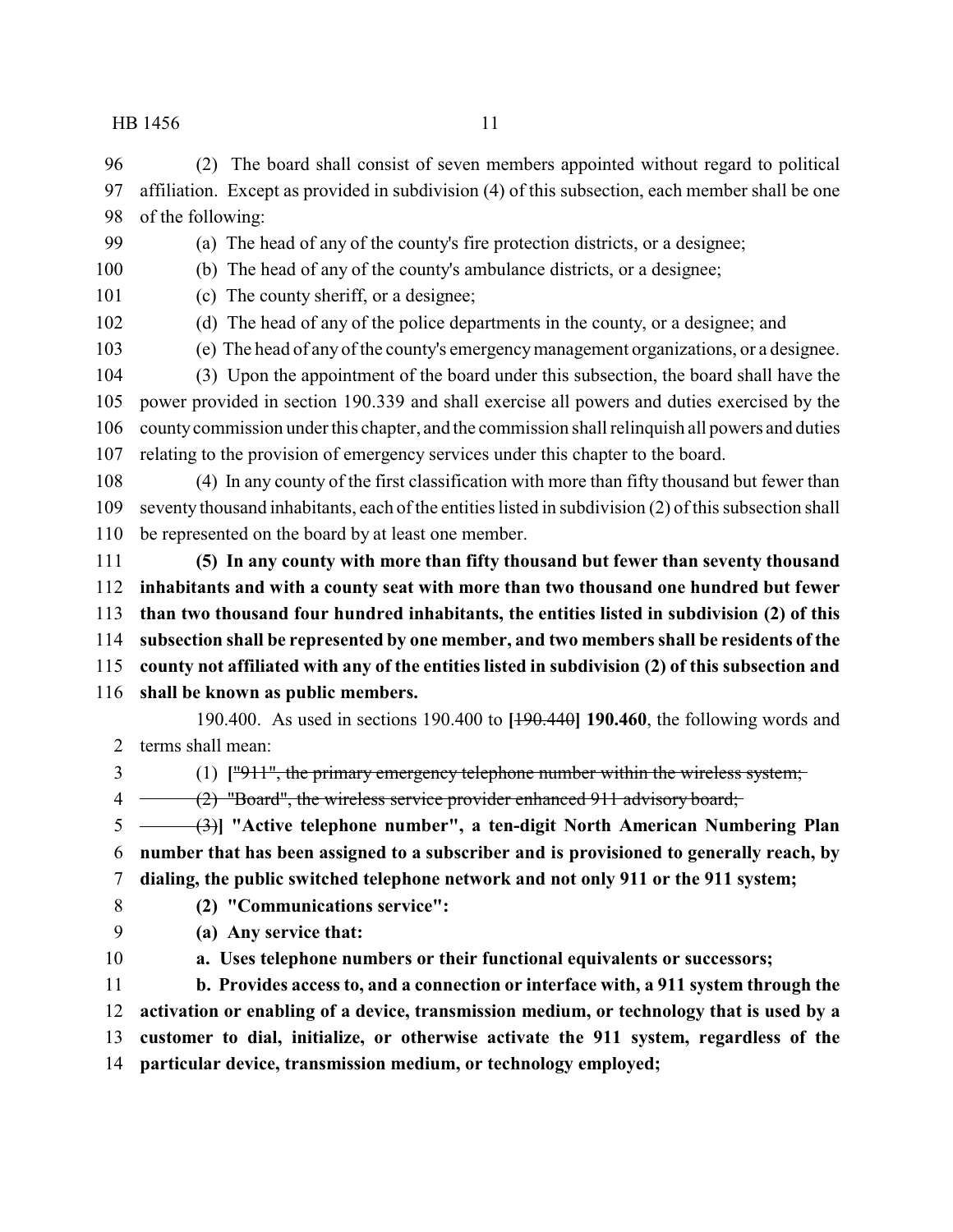**c. Provides and enables real-time or interactive communications other than machine-to-machine communications; and**

**d. Is available to a prepaid user or a standard user;**

**(b) The term includes, but is not limited to, the following:**

 **a. Internet protocol-enabled services and applications that are provided through wireline, cable, wireless, or satellite facilities, or any other facility or platform that is capable of connecting and enabling a 911 communication to a public safety answering point;**

**b. Commercial mobile radio service; and**

 **c. Interconnected voice over internet protocol service and voice over power lines; and**

**(c) The term does not include broadband internet access service;**

 **(d) For purposes of this section, if a device that is capable of contacting 911 is permanently installed in a vehicle, it shall not be subject to this section unless the owner ofsuch vehiclepurchases or otherwise subscribes to a commercial mobile service as defined under 47 U.S.C. Section 332(d) of the Telecommunications Act of 1996;**

 **(3) "Provider" or "communications service provider", a person who provides retail communications services to the public that include 911 communications service including, but not limited to, a local exchange carrier, a wireless provider, and a voice over internet protocol provider, but only if such entity provides access to, and connection and interface with, a 911 communications service or its successor service;**

 **(4)** "Public safety agency", a functional division of a public agency which provides fire fighting, police, medical or other emergency services. For the purpose of providing wireless service to users of 911 emergency services, as expressly provided in this section, the department of public safety and state highway patrol shall be considered a public safety agency;

 **[**(4)**] (5)** "Public safety answering point", the location at which 911 calls are **[**initially**]** answered;

 **[**(5)**] (6) "Subscriber", a person who contracts with and is billed by a provider for a retail communications service. In the case of wireless service and for purposes of section 190.455, the term "subscriber" means a person who contracts with a provider if the person's primary place of use is within the county or city imposing a monthly fee under section 190.455, and does not include subscribers to prepaid wireless service;**

 **(7)** "Wireless service provider", a provider of commercial mobile service pursuant to Section 332(d) of the Federal Telecommunications Act of 1996 (47 U.S.C. Section 151 et seq). 190.420. 1. There is hereby established a **special trust** fund to be known as the "**[**Wireless Service Provider Enhanced**] Missouri** 911 Service **Trust** Fund". All fees collected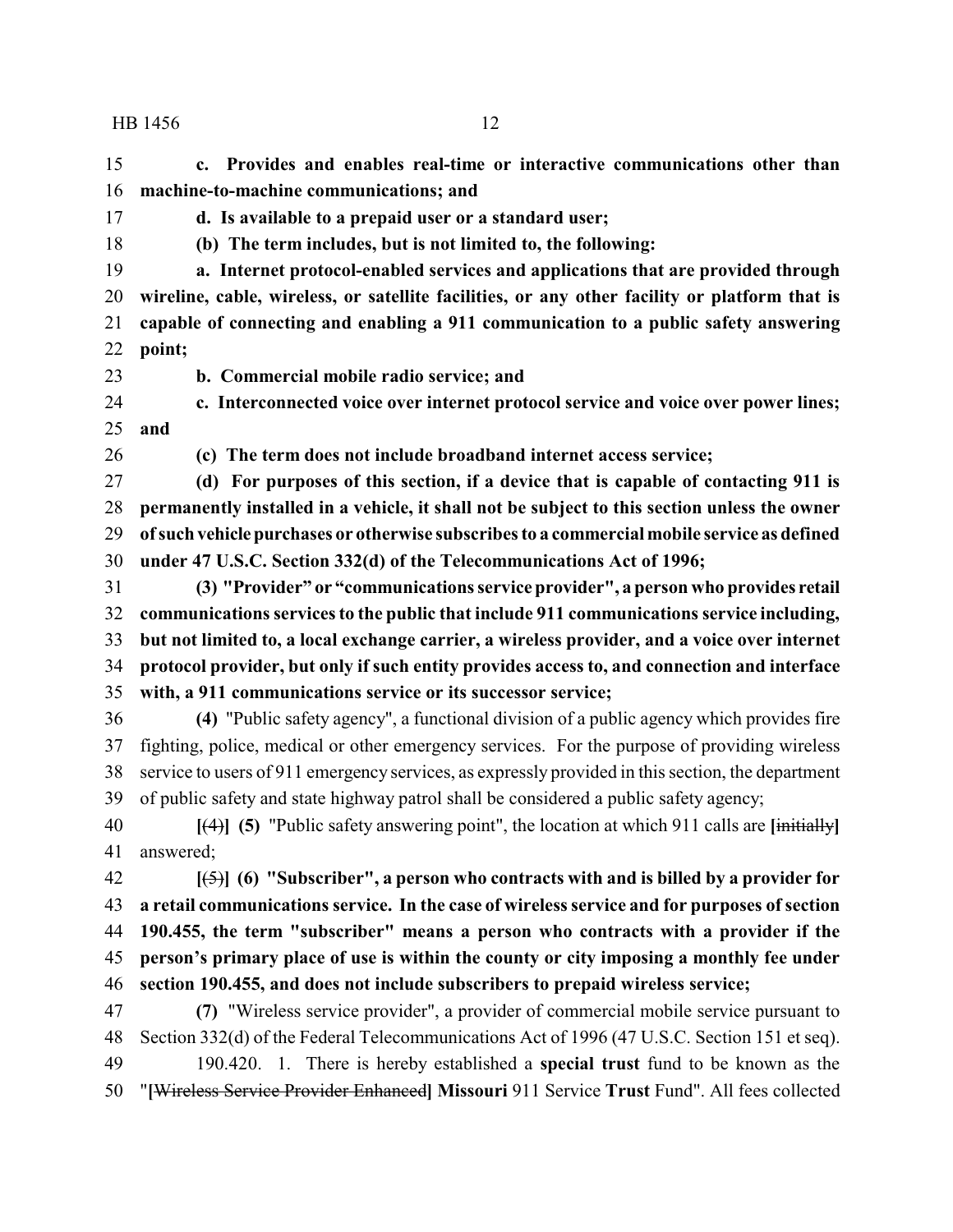pursuant to sections 190.400 to **[**190.440 bywireless service providers**] 190.460** shall be remitted

to the director of the department of revenue.

 2. The director of the department of revenue shall deposit such payments into the **[**wireless service provider enhanced**] Missouri** 911 service **trust**fund. Moneys in the fund shall be used for the purpose of reimbursing expenditures actually incurred in the implementation and operation of the **[**wireless service provider enhanced**] Missouri** 911 **[**system**] systems and for the answering and dispatching of emergency calls as determined to be appropriate by the governing body of the county or city imposing the fee**.

 3. Any unexpended balance in the fund shall be exempt from the provisions of section 33.080, relating to the transfer of unexpended balances to the general revenue fund, and shall remain in the fund. Any interest earned on the moneys in the fund shall be deposited into the fund.

 **4. The moneys in the trust fund shall not be deemed to be state funds and shall not be commingled with any funds of the state. The director of revenue shall keep accurate records of the amount of moneys in the trust fund which were collected in each county, city not within a county, or home rule city with more than fifteen thousand but fewer than seventeen thousand inhabitants and partially located in any county of the third classification without a township form of government and with more than thirty-seven thousand but fewer than forty-one thousand inhabitants under sections 190.400 to 190.460, and the records shall be open to the inspection of officers of a participating county or city and the public.**

**190.455. 1. Except as provided under subsections 9 and 10 of this section, in lieu of the tax levy authorized under section 190.305 or 190.325 or the sales tax imposed under section 190.292 or 190.335, the governing body of any county, city not within a county, or home rule city with more than fifteen thousand but fewer than seventeen thousand inhabitants and partially located in any county of the third classification without a township form of government and with more than thirty-seven thousand but fewer than forty-one thousand inhabitants may impose, by order or ordinance, a monthly fee on subscribers of any communications service that has been enabled to contact 911. The monthly fee authorized in this section shall not exceed one dollar and fifty cents and shall be assessed to the subscriber of the communications service, regardless of technology, based upon the number of active telephone numbers, or their functional equivalents or successors, assigned by the provider and capable of simultaneously contacting the public safety answering point; provided that, for multiline telephone systems and for facilities provisioned with capacity greater than a voice-capable grade channel or its equivalent, regardless oftechnology, the charge shall be assessed on the number of voice-capable grade**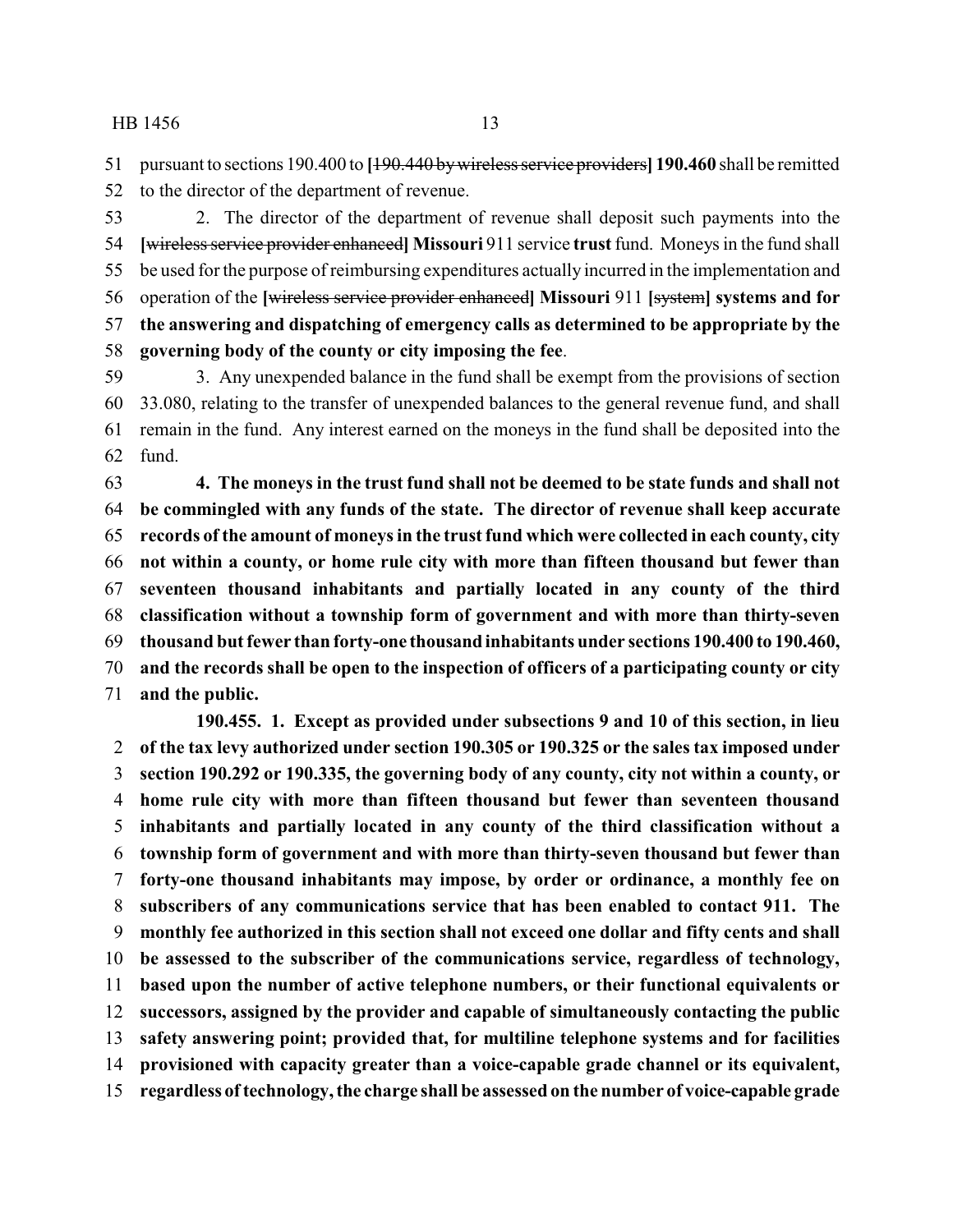**channels as provisioned by the provider that allow simultaneous contact with the public**

 **safety answering point. Only one fee may be assessed per active telephone number, or its functional equivalent or successor, used to provide a communications service. No fee imposed under this section shall be imposed on more than one hundred voice-grade channels or their equivalent per person per location. Notwithstanding any provision to the contrary in this section, the monthly fee shall not be assessed on the provision of broadband internet access service. The fee shall be imposed solely for the purpose of funding 911 service in such county or city. The monthly fee authorized in this section shall be limited to one fee per device. The fee authorized in this section shall be in addition to all other taxes and fees imposed by law and may be stated separately from all other charges and taxes. The fee shall be the liability of the subscriber, not the provider, except that the provider shall be liable to remit all fees that the provider collects under this section.**

 **2. No such order or ordinance adopted under this section shall become effective unless the governing body of the county or city submits to the voters residing within the county or city at a state general, primary, or special election a proposal to authorize the governing body to impose a fee under this section. The question submitted shall be in substantially the following form:**

 **"Shall ...... (insert name of county or city) impose a monthly fee of ...... (insert amount) on a subscriber of any communications service that has been enabled to contact 911 for the purpose of funding 911 service in the ........ (county or city)?"**

 **If a majority of the votes cast on the question by the qualified voters voting thereon are in favor of the question, the fee shall become effective on the first day of the second calendar quarter after the director of revenue receives notification of adoption of the fee. If a majority of the votes cast on the question by the qualified voters voting thereon are opposed to the question, the fee shall not become effective unless and until the question is resubmitted under this section to the qualified voters and such question is approved by a majority of the qualified voters voting on the question.**

 **3. Except as modified in this section, all provisions of sections 32.085 and 32.087 and subsection 7 of section 144.190 shall apply to the fee imposed under this section.**

 **4. All revenue collected under this section by the director of the department of revenue on behalf of the county or city, except for two percent to be withheld by the provider for the cost of administering the collection and remittance of the fee and one percent for the cost of collection which shall be deposited in the state's general revenue fund, shall be deposited in the Missouri 911 service trust fund created in section 190.420. The director of the department of revenue shall remit such funds to the county or city on**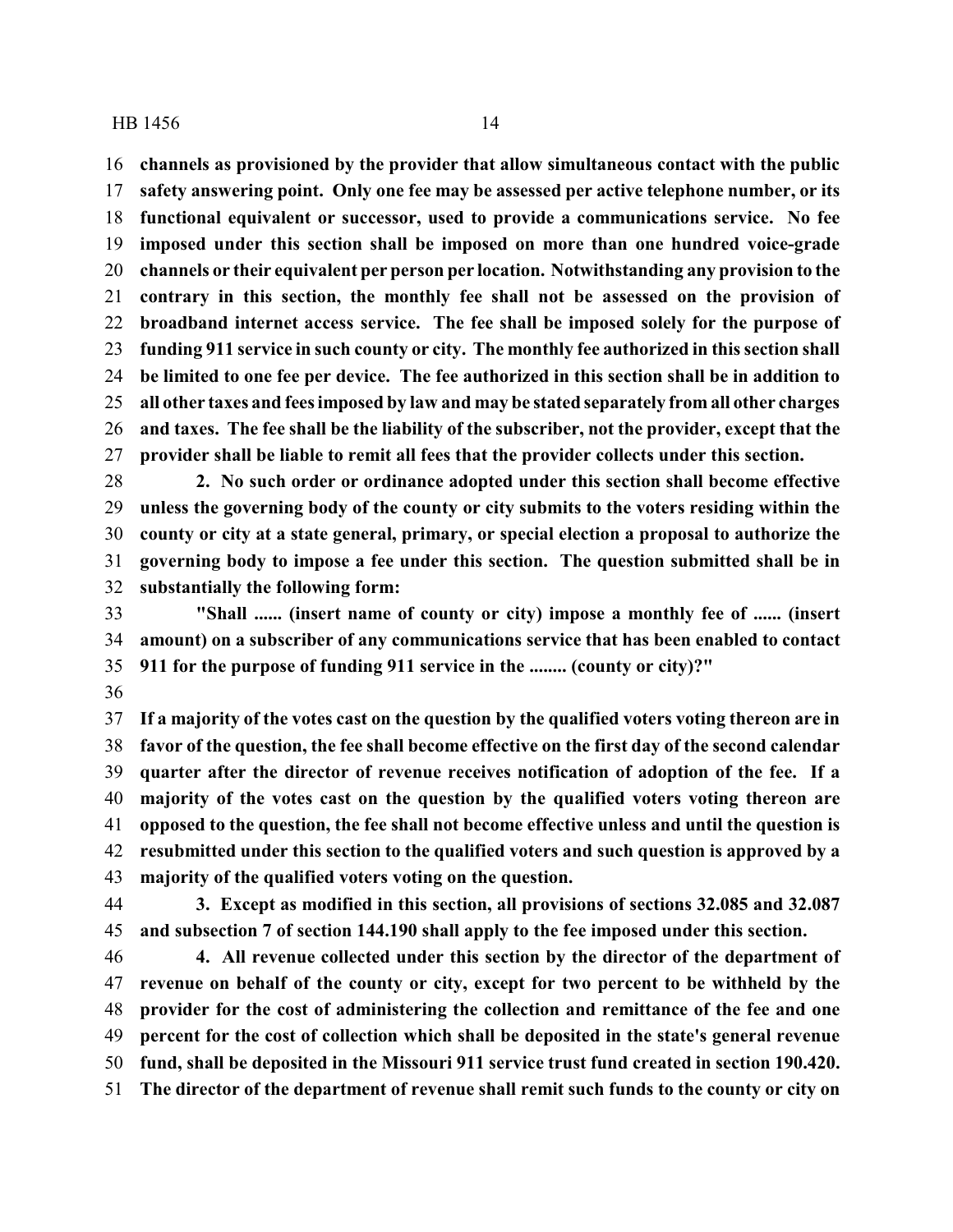**a monthly basis. The governing body of any such county or city shall control such funds remitted to the county or city unless the county or city has established an elected board for the purpose of administering such funds. In the event that any county or city has established a board under any other provision ofstate law for the purpose of administering funds for 911 service, such existing board may continue to perform such functions after the county or city has adopted the monthly fee under this section.**

 **5. Nothing in this section imposes any obligation upon a provider of a communications service to take any legal action to enforce the collection of the tax imposed in this section. The tax shall be collected in compliance, as applicable, with the federal Mobile Telecommunications Sourcing Act, 4 U.S.C. Sections 116 to 124, as amended.**

 **6. Notwithstanding any other provision of law to the contrary, proprietary information submitted under this section shall only be subject to subpoena or lawful court order. Information collected under this section shall only be released or published in aggregate amounts that do not identify or allow identification of numbers of subscribers or revenues attributable to an individual communications service provider.**

 **7. Notwithstanding any other provision of law to the contrary, in no event shall any communications service provider, its officers, employees, assigns, agents, vendors, or anyone acting on behalf ofsuch persons, be liable for any form of civil damages or criminal liability that directly or indirectly results from, or is caused by:**

 **(1) An act or omission in the development, design, installation, operation, maintenance, performance, or provision of service to a public safety answering point or to subscribers that use such service, whether providing such service is required by law or is voluntary; or**

 **(2) The release of subscriber information to any governmental entity under this section unless such act, release of subscriber information, or omission constitutes gross negligence, recklessness, or intentional misconduct.**

 **Nothing in this section is intended to void or otherwise override any contractual obligation pertaining to equipment or services sold to a public safety answering point by a communications service provider. No cause of action shall lie in any court of law against any provider of communications service, commercial mobile service, or other communications-related service, or its officers, employees, assignees, agents, vendors, or anyone acting on behalf ofsuch persons, for providing call location information concerning the user of any such service in an emergency situation to a law enforcement official or agency in order to respond to a call for emergency service by a subscriber, customer, or user of such service or for providing caller location information or doing a ping locate in**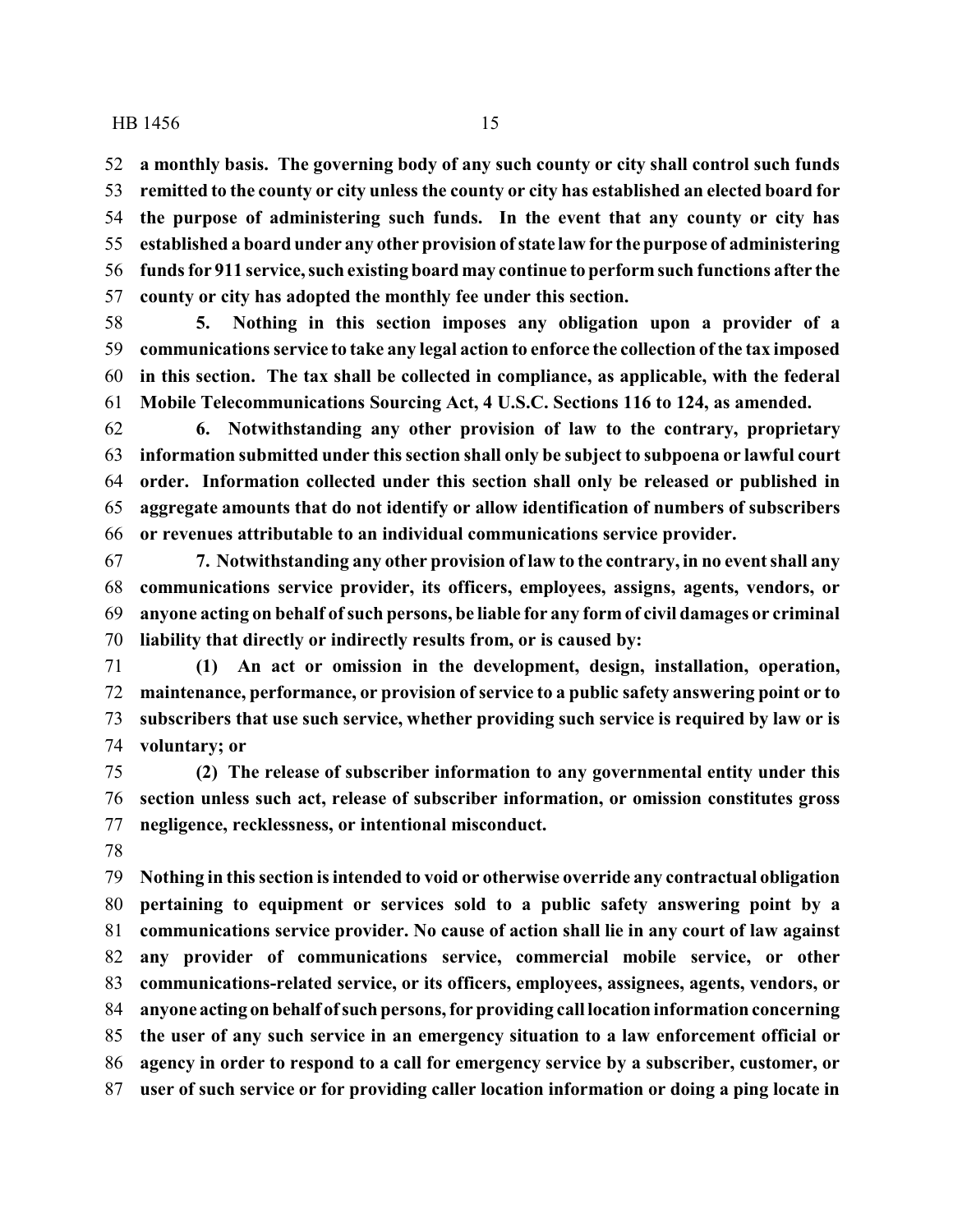**an emergency situation that involves danger of death or serious physical injury to any person where disclosure of communications relating to the emergency is required without delay, whether such provision of information is required by law or voluntary.**

 **8. The fee imposed under this section shall not be imposed on customers who pay for service prospectively, known as purchasers of prepaid wireless telecommunications service customers.**

 **9. No county or city shall submit a proposal to the voters under this section for a fee of more than one dollar until the county or city receives approval for the fee amount from the Missouri 911 service board established under section 650.325. Once a fee of more than one dollar has been approved by the Missouri 911 service board and the voters, the county or city shall not subsequently increase the fee until the increased fee amount has been approved by the Missouri 911 service board and the voters under this section. Any county or city seeking to impose or increase a fee of more than one dollar shall submit to the Missouri 911 service board information to justify the fee amount. The information to be provided shall include, but not be limited to, the following:**

**(1) Estimated costs of services to be provided;**

 **(2) Estimated revenue fromall sources intended to financially supporttheproposed 911 service;**

 **(3) Prior revenue amounts and sources of financial support for the previously funded 911 or emergency dispatch service;**

 **(4) Efforts to secure revenue to support the proposed 911 service other than the proposed fee under this section;**

 **(5) Current level of 911 service provided and the proposed level of 911 service to be provided;**

 **(6) Any previous efforts regarding the consolidation of 911 services and any currently proposed efforts regarding the consolidation of 911 services; and**

 **(7) Expected level of training of personnel and expected number of telecommunications per shift.**

 **10. The fee imposed under this section shall not be imposed in conjunction with any tax imposed under section 190.292, 190.305, 190.325, or 190.335. No county or city shall simultaneously impose more than one tax authorized in this section or section 190.292, 190.305, 190.325, or 190.335. No fee imposed under this section shall be imposed on more than one hundred exchange access facilities or their equivalent per person per location.**

 **11. No county shall submit a proposal to the voters of the county under this section or section 190.335 until either:**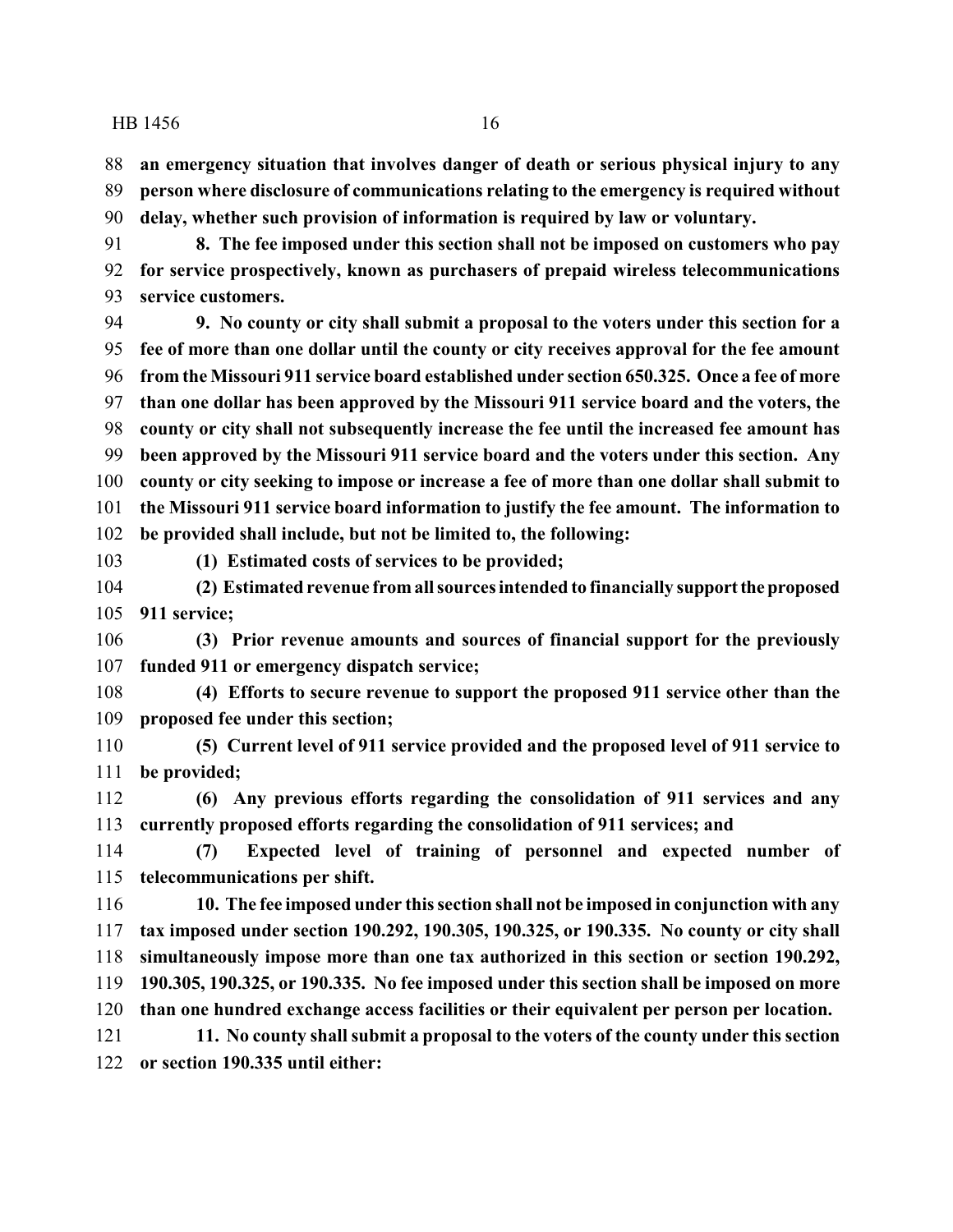**(1) All providers of emergency telephone service as defined in section 190.300 and public safety answering point operations within the county are consolidated into onepublic agency as defined in section 190.300 that provides emergency telephone service for the county;**

 **(2) The county develops a plan for consolidation of emergency telephone service as defined in section 190.300, and public safety answering point operations within the county are consolidated into one public agency as defined in section 190.300 that provides emergency telephone service for the county; or**

 **(3) The county develops a plan for consolidation of emergency telephone service as defined in section 190.300 and public safety answering point operations within the county that includes either consolidation or entering into a shared services agreement for such services, which shall be implemented on approval of the fee by the voters.**

 **12. Any plan developed under subdivision (2) or (3) of subsection 11 of this section shall be filed with the Missouri 911 service board under subsection 4 of section 650.330. Any plan that is filed under this subsection shall provide for the establishment of a joint emergency communications board as described in section 70.260. The director of the department of revenue shall not remit any funds as provided under this section until the department receives notification from the Missouri 911 service board that the county has filed a plan that is ready for implementation. If after one year following the enactment of the fee described in subsection 1 of this section the county has not complied with the plan that the county submitted under subdivision (2) or (3) of subsection 11 of this section, but the county has substantially complied with the plan, the Missouri 911 service board may grant the county an extension of up to six months to comply with its plan. Not more than one extension may be granted to a county. The authority to impose the fee granted to the county in subsection 1 of this section shall be null and void if after one year following the enactment of the fee described in subsection 1 of this section the county has not complied with the plan and has not been granted an extension by the Missouri 911 service board, or if the six-month extension expires and the county has not complied with the plan.**

 **13. Each county that does not have a public agency as defined in section 190.300 that provides emergency telephone service as defined in section 190.300 for the county shall either:**

 **(1) Enter into a shared services agreement for providing emergency telephone services with a public agency that provides emergency telephone service, if such an agreement is feasible; or**

 **(2) Form with one or more counties an emergency telephone services district in conjunction with any county with a public agency that provides emergency telephone**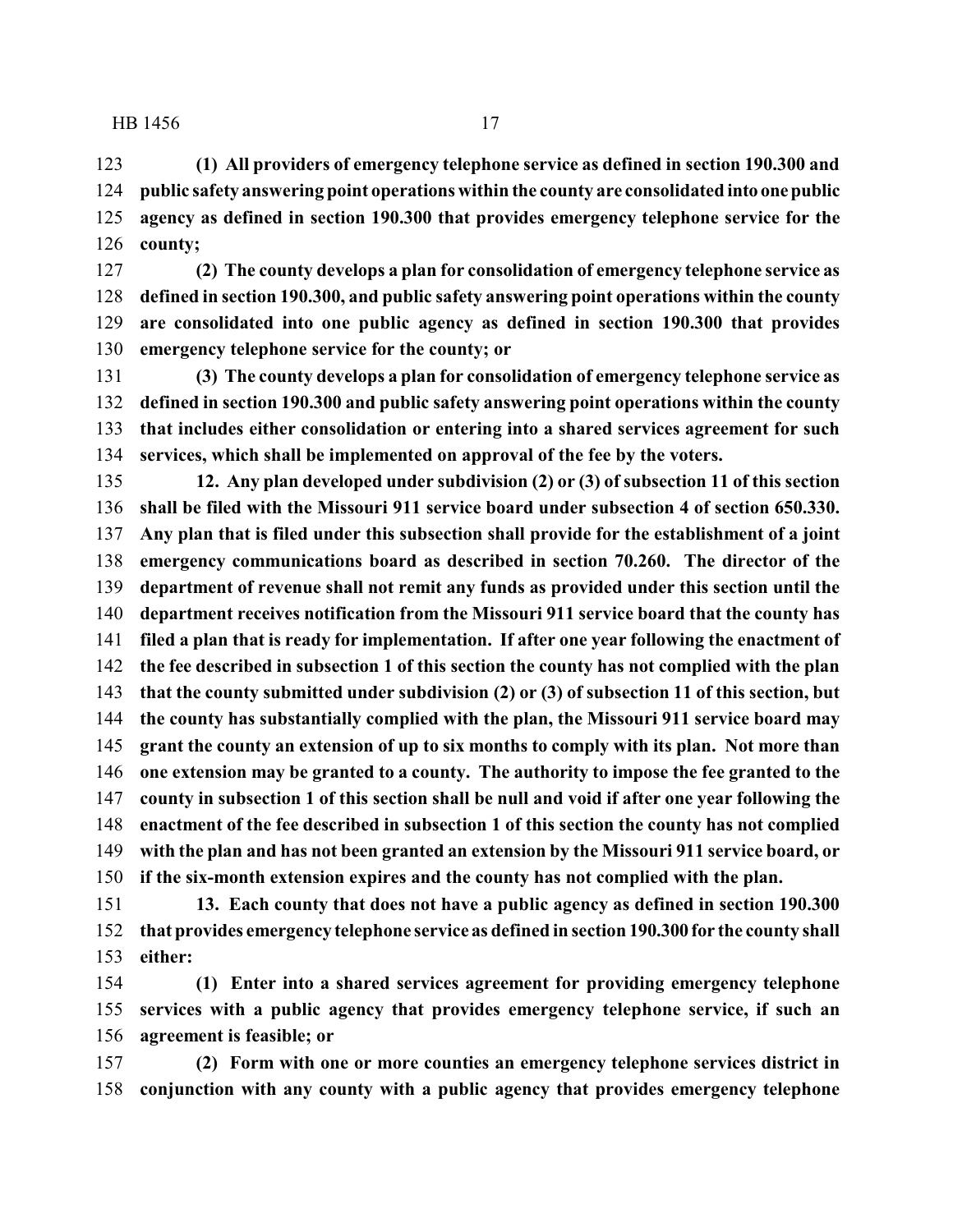**impose the fee under this section.**

 **service within the county. Ifsuch a district is formed under this subdivision, the governing body of such district shall be the county commissioners of each county within the district, and each county within such district shall submit to the voters of the county a proposal to**

 **14. A county operating joint or shared emergency telephone service as defined in section 190.300 may submit to the voters of the county a proposal to impose the fee to support joint operations and further consolidation under this section. 15. All 911 fees shall be imposed as provided in the Mobile Telecommunications Sourcing Act, 4 U.S.C. Sections 116 to 124, as amended. 16. Nothing in subsections 11, 12, 13, and 14 of this section shall apply to a county with a charter form of government where all public safety answering points within the county utilize a common 911 communication service as implemented by the appropriate local and county agencies prior to August 28, 2018. 17. No county which contains any portion of a home rule city with more than four hundred thousand inhabitants and located in more than one county shall submit a proposal to the voters under this section until the county and the home rule city with more than four hundred thousand inhabitants and located in more than one county enter into an agreement for equitable sharing of revenue under this section and section 190.460. 190.460. 1. As used in this section, the following terms mean: (1) "Board", the Missouri 911 service board established under section 650.325; (2) "Consumer", a person who purchases prepaid wireless telecommunications service in a retail transaction; (3) "Department", the department of revenue; (4) "Prepaid wireless service provider", a provider that provides prepaid wireless service to an end user; (5) "Prepaid wireless telecommunications service", a wireless telecommunications service that allows a caller to dial 911 to access the 911 system and which service shall be paid for in advance and is sold in predetermined units or dollars of which the number declines with use in a known amount; (6) "Retail transaction", the purchase of prepaid wireless telecommunications**

 **service from a seller for any purpose other than resale. The purchase of more than one item that provides prepaid wireless telecommunication service, when such items are sold separately, constitutes more than one retail transaction;**

 **(7) "Seller", a person who sells prepaid wireless telecommunications service to another person;**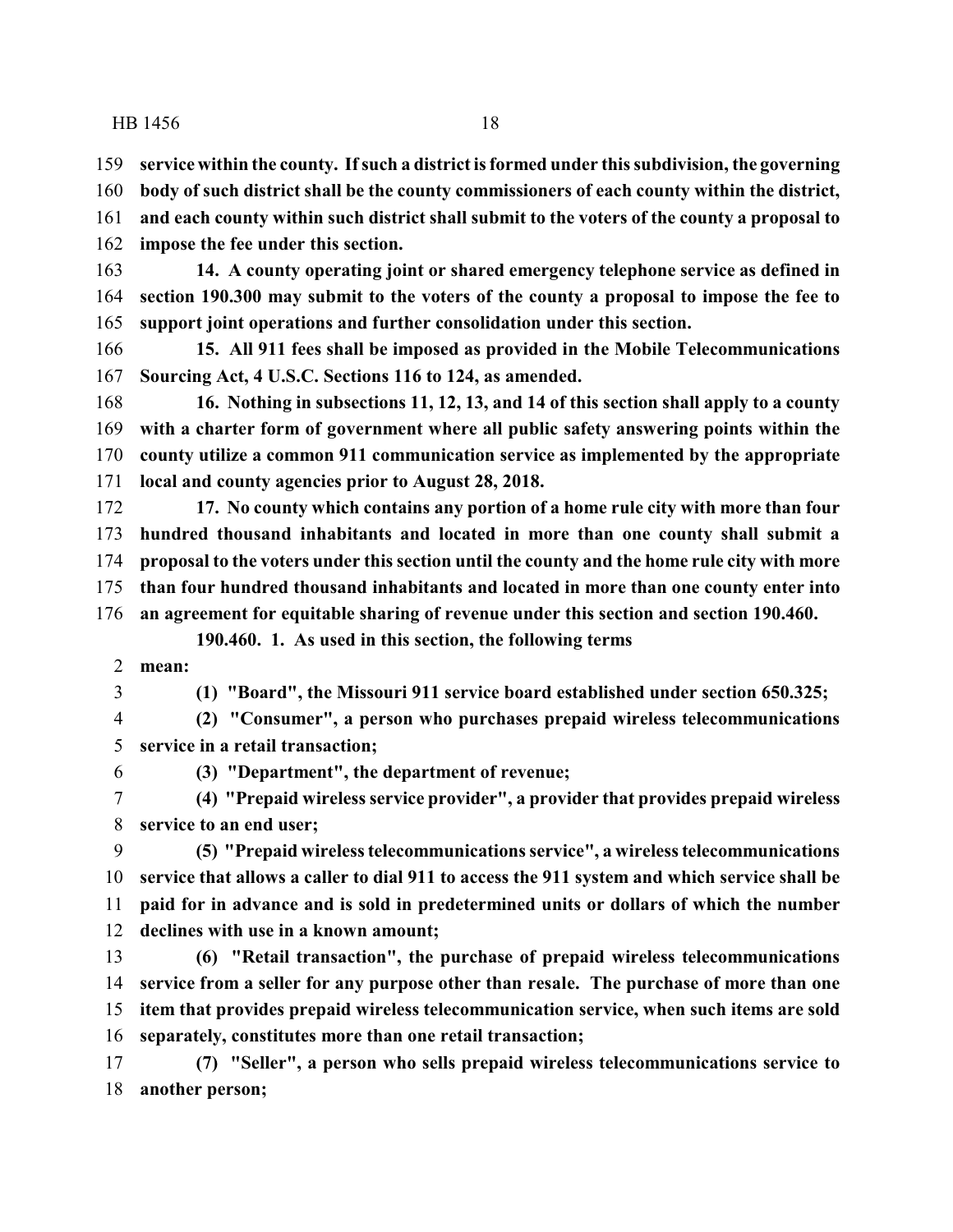**(8) "Wireless telecommunications service", commercial mobile radio service as defined by 47 CFR 20.3, as amended.**

 **2. (1) Beginning January 1, 2019, there is hereby imposed a prepaid wireless emergency telephone service charge on each retail transaction. The amount ofsuch charge shall be equal to three percent of each retail transaction. However, if a minimal amount of prepaid wireless telecommunications service is sold with a prepaid wireless device for a single nonitemized price, the seller may elect not to apply such service charge to such transaction. For purposes of this subdivision, an amount ofservice denominated as ten or fewer minutes, or five dollars or less, is minimal.**

 **(2) The prepaid wireless emergency telephone service charge shall be collected by the seller from the consumer with respect to each retail transaction occurring in this state. The amount of the prepaid wireless emergency telephone service charge shall be either separately stated on an invoice, receipt, or other similar document that is provided to the consumer by the seller or otherwise disclosed to the consumer.**

 **(3) For purposes of this subsection, a retail transaction that is effected in person by a consumer at a business location of the seller shall be treated as occurring in this state if that business location is in this state, and any other retail transaction shall be treated as occurring in this state if the retail transaction is treated as occurring in this state under state law.**

 **(4) The prepaid wireless emergency telephone service charge is the liability of the consumer and not of the seller or of any provider; except that, the seller shall be liable to remit all charges that the seller is deemed to collect if the amount of the charge has not been separately stated on an invoice, receipt, or other similar document provided to the consumer by the seller.**

 **(5) The amount of the prepaid wireless emergency telephone service charge that is collected by a seller from a consumer, if such amount is separately stated on an invoice, receipt, or other similar document provided to the consumer by the seller, shall not be included in the base for measuring any tax, fee, surcharge, or other charge that is imposed by this state, any political subdivision of this state, or any intergovernmental agency.**

 **3. (1) Prepaid wireless emergency telephone service charges collected by sellers shall be remitted to the department at the times and in the manner provided by state law with respect to sales and use taxes. The department shall establish registration and payment procedures that substantially coincide with the registration and payment procedures that apply under state law.**

 **(2) Beginning on January 1, 2019, and ending on January 31, 2019, when a consumer purchases prepaid wireless telecommunications service in a retail transaction**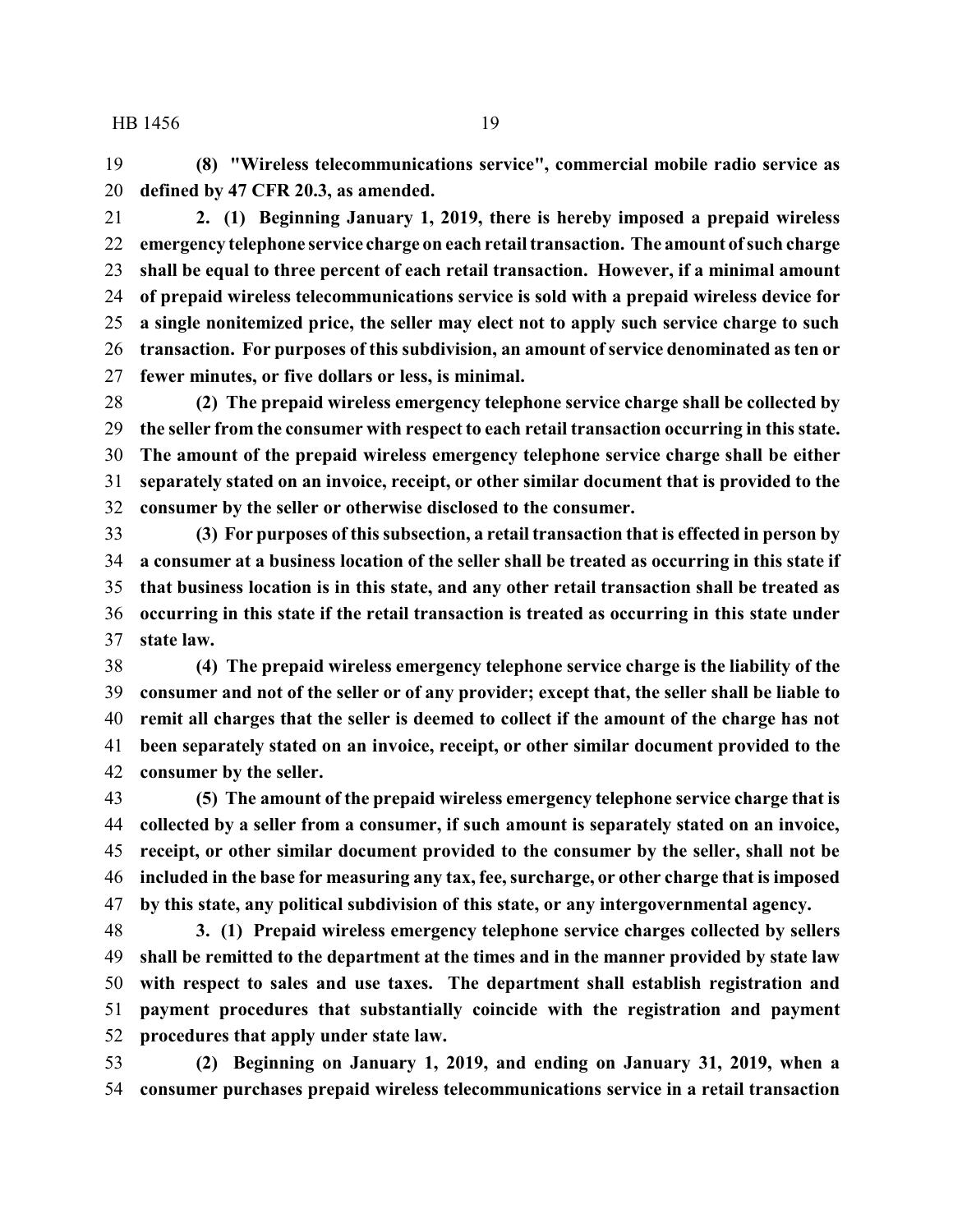**from a seller under this section, the seller shall be allowed to retain one hundred percent**

 **of the prepaid wireless emergency telephone service charges that are collected by the seller from the consumer. Beginning on February 1, 2019, a seller shall be permitted to deduct and retain three percent of prepaid wireless emergency telephone service charges that are collected by the seller from consumers.**

- **(3) The department shall establish procedures by which a seller of prepaid wireless telecommunications service may document that a sale is not a retail transaction, which procedures shallsubstantially coincide with the procedures for documenting sale for resale transactions for sales and use purposes under state law.**
- **(4) The department shall deposit all remitted prepaid wireless emergency telephone service charges into the general revenue fund for the department's use until eight hundred thousand one hundred fifty dollars is collected to reimburse its direct costs of administering the collection and remittance of prepaid wireless emergency telephone service charges. From then onward, the department shall deposit all remitted prepaid wireless emergency telephone service charges into the Missouri 911 service trust fund created in section 190.420 within thirty days of receipt for use by the board. After the initial eight hundred thousand one hundred fifty dollars is collected, the department may deduct an amount not to exceed one percent of collected charges to be retained by the department to reimburse its direct costs of administering the collection and remittance of prepaid wireless emergency telephone service charges.**

 **(5) The board shall set a rate between twenty-five and seventy-five percent of the prepaid wireless emergency telephone service charges deposited intheMissouri 911 service trust fund collected in counties without a charter form of government, less the deductions authorized in subdivision (4) of this subsection, that shall be remitted to such counties in direct proportion to the amount of charges collected in each county. The board shall set a rate between sixty-five and seventy-five percent of the prepaid wireless emergency telephone service charges deposited in the Missouri 911 service trust fund collected in counties with a charter form of government and any city not within a county, less the deductions authorized in subdivision (4) of this subsection, that shall be remitted to each such county or city not within a county in direct proportion to the amount of charges collected in each such county or city not within a county. The initial percentage rate set by the board for counties with and without a charter form of government and any city not within a county may be adjusted after three years, and thereafter the rate may be adjusted every two years; however, at no point shall the board set rates that fall below twenty-five percent for counties without a charter form of government and sixty-five percent for counties with a charter form of government and any city not within a county.**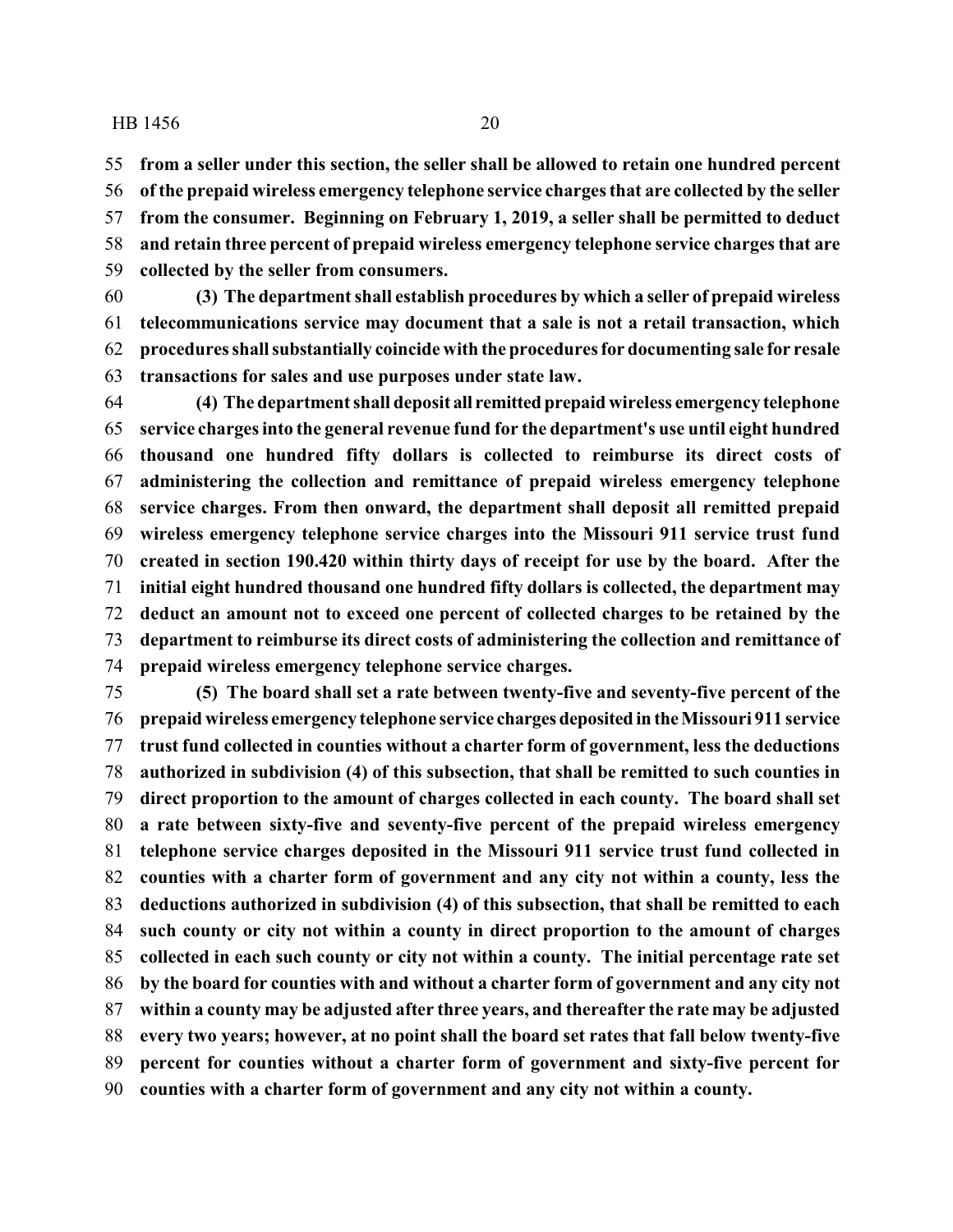**(6) Any amounts received by a county or city under subdivision (5) of this subsection shall be used only for purposes authorized in sections 190.305 and 190.335.**

 **4. (1) A seller that is not a provider shall be entitled to the immunity and liability protections under section 190.455, notwithstanding any requirement in state law regarding compliance with Federal Communications Commission Order 05-116.**

 **(2) A provider shall be entitled to the immunity and liability protections under section 190.455.**

 **(3) In addition to the protection from liability provided in subdivisions (1) and (2) of this subsection, each provider and seller and its officers, employees, assigns, agents, vendors, or anyone acting on behalf of such persons shall be entitled to the further protection from liability, if any, that is provided to providers and sellers of wireless telecommunications service that is not prepaid wireless telecommunications service under section 190.455.**

 **5. The prepaid wireless emergency telephone service charge imposed by this section shall be in addition to any other tax, fee, surcharge, or other charge imposed by this state, any political subdivision of this state, or any intergovernmental agency for 911 funding purposes.**

**190.465. 1. In order to provide the best possible 911 technology and service to all areas of the state in the most efficient and economical manner possible, it is the public policy of this state to encourage the consolidation of emergency communications operations.**

 **2. Any county, city, or 911 or emergency services board established under chapter 190 or under section 321.243 may contract and cooperate with any other county, city, or 911 or emergency services board established under chapter 190 or under section 321.243 as provided in sections 70.210 to 70.320. Any contracting counties or boards may seek assistance and advice from the Missouri 911 service board established in section 650.325 regarding the terms of the joint contract and the administration and operation of the contracting counties, cities, and boards.**

 **3. If two or more counties, cities, 911 districts, or existing emergency communications entities desire to consolidate their emergency communications operations, a joint emergency communications entity may be established by the parties through an agreement identifying the conditions and provisions of the consolidation and the operation of the joint entity. This agreement may include the establishment of a joint governing body that may be comprised of the boards of the entities forming the agreement currently authorized by statute or an elected or appointed joint board authorized in section 70.260; provided that, the representation on the joint board of each of the entities forming the**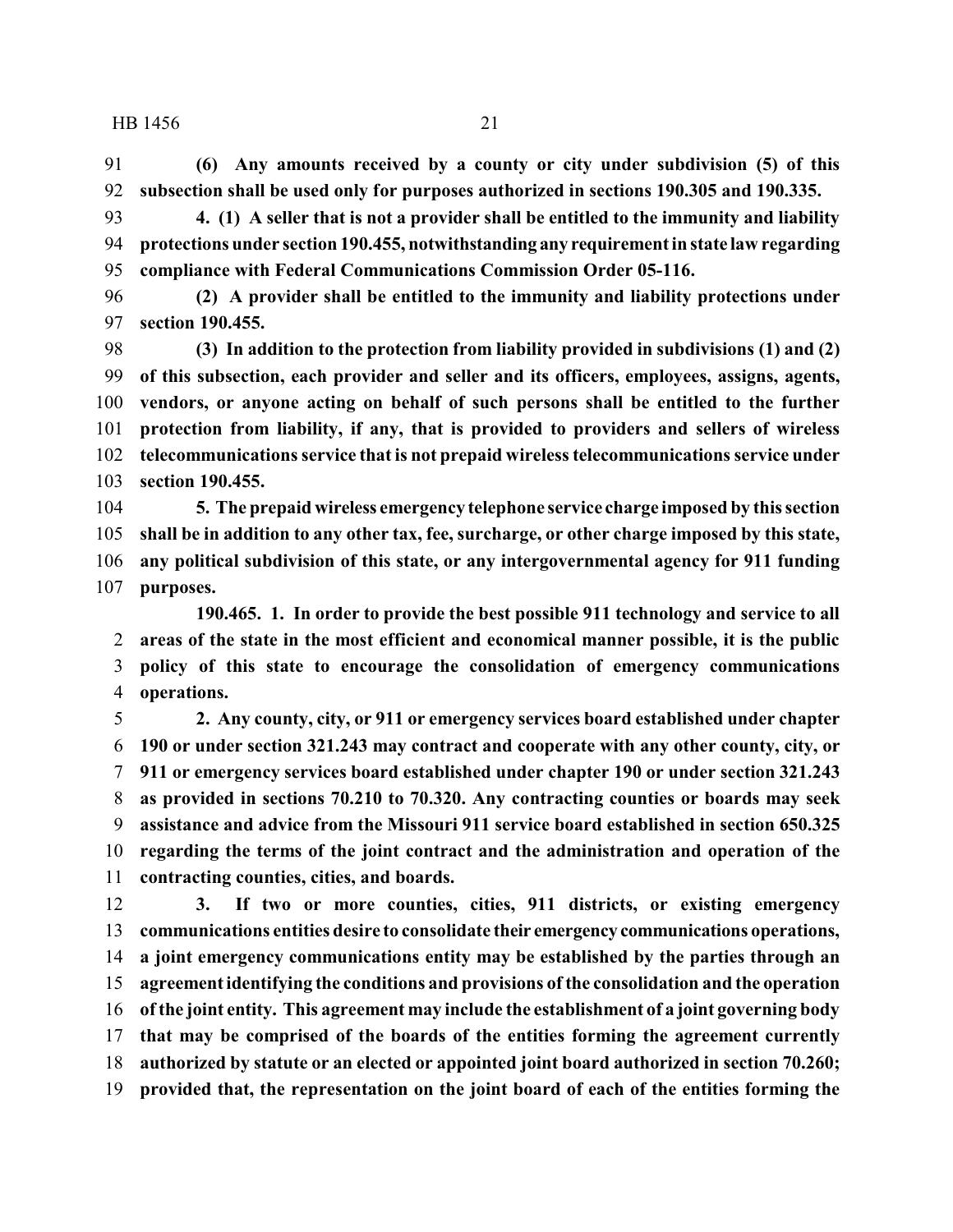**agreement shall be equal. If the entities entering into an agreement under this subsection**

 **decide that any 911 service center responsible for the answering of 911 calls and the dispatch of assistance shall be physically located in a county other than a county with the lowest average county wage from the set of counties where the entities entering into an agreement under this subsection are located in whole or part, such entities shall provide a written reason for this decision to the Missouri 911 service board and such document shall be a public record under chapter 610. The county average wage comparison shall be conducted using the information from the Missouri department of economic development, which calculates such county average wages under section 135.950.**

 **4. After August 28, 2018, no public safety answering point operation may be established as a result of its separation from an existing public safety answering point operation without a study by and the approval of the Missouri 911 service board.**

 **5. No provision of this law shall be construed to prohibit or discourage in any manner the formation of multiagency or multijurisdictional public safety answering point operations.**

**190.470. 1. As an alternative to the procedure provided in section 190.465, two or more 911 central dispatch centers that are organized under sections 190.327 to 190.329 or section 190.335 and funded by public taxes may consolidate into one 911 central dispatch center by following the procedures set forth in this section.**

 **2. If the consolidation of existing 911 central dispatch centers is desired, a number of voters residing in the existing 911 central dispatch centers' service areas equal to ten percent of the votes cast for governor in those service areas in the preceding gubernatorial election may file with the county clerk in which the territory or greater part of the proposed consolidated 911 central dispatch center service area will be situated a petition requesting consolidation of two or more 911 central dispatch centers.**

**3. The petition shall be in the following form:**

 **"We, the undersigned voters residing in the service areas for the following 911 central dispatch centers, do hereby petition that the following existing 911 central dispatch centers be consolidated into one 911 central dispatch center.".**

 **4. An alternative procedure of consolidation may be followed if each of the boards of directors of the existing 911 central dispatch centers passes a resolution in the following form:**

 **"The board of directors of the ......... 911 central dispatch center resolves that the ......... and ......... 911 central dispatch centers be consolidated into one 911 central dispatch center.".**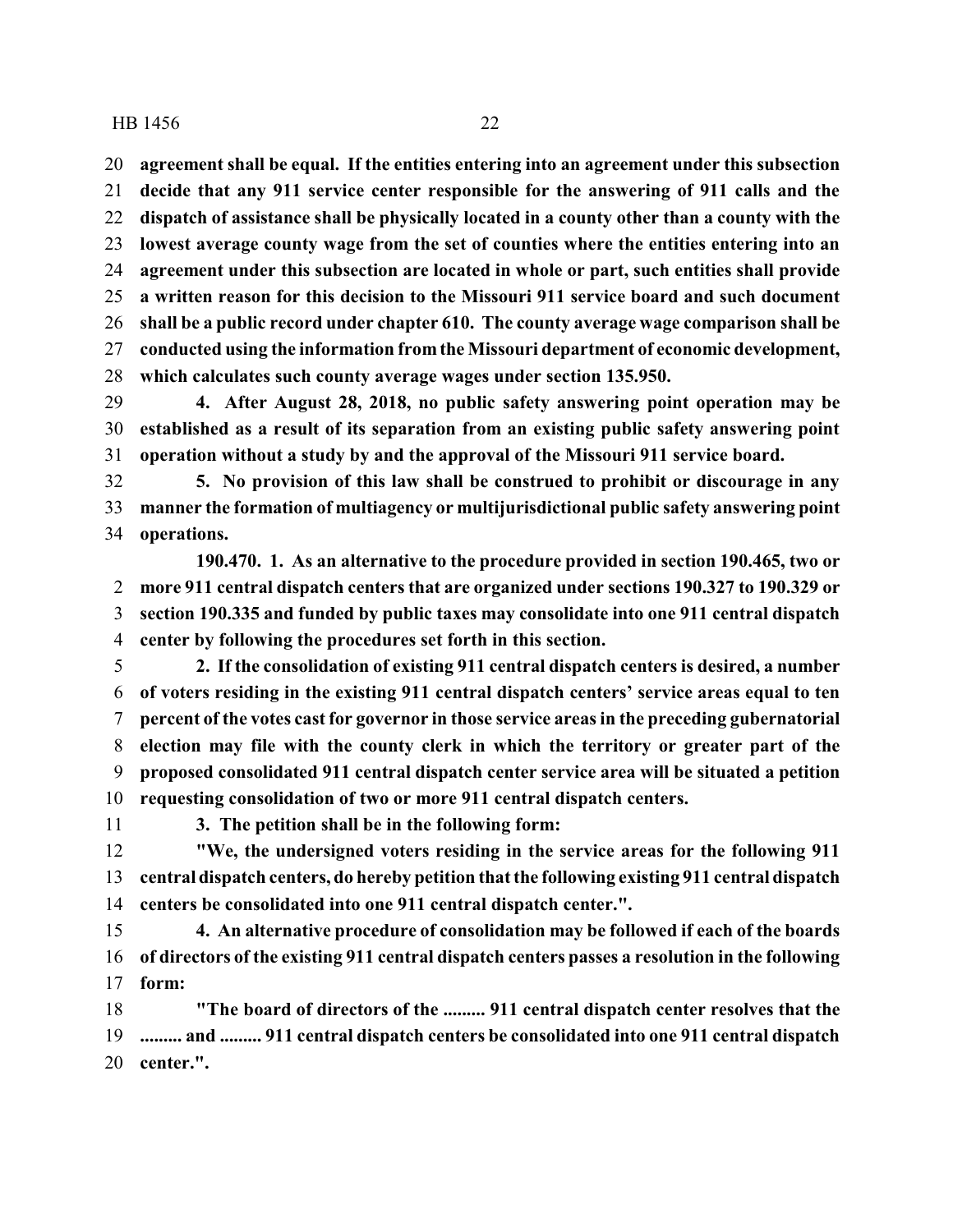**5. Upon the filing of a petition or resolution with the county clerk from each of the service areas of the 911 central dispatch centers to be consolidated, the clerk shall present the petition or resolution to the commissioners of the county commission having jurisdiction, who shall thereupon order the submission of the question to voters within the affected 911 central dispatch center service areas. The filing of a petition shall be no later than twelve months after any original voter's signature contained therein.**

 **6. The notice of election shall contain the names of the existing 911 central dispatch centers to be included in the consolidated 911 central dispatch center.**

**7. The question shall be submitted in substantially the following form:**

 **"Shall the existing ......... 911 central dispatch centers be consolidated into one 911 central dispatch center?".**

 **8. If the question of consolidation of the 911 central dispatch centers receives a majority of the votes cast in each service area, the county commissions having joint jurisdiction shall each enter an order declaring the proposition passed.**

 **9. Within thirty days after the 911 central dispatch center has been declared consolidated, the respective county commissions having jurisdiction shall jointly meet to appoint a new seven-person board consisting of the agencies and professions listed in subsection 9 of section 190.335, and shall ensure geographic representation by appointing no more than four members from any one county having jurisdiction within the consolidated area for the newly consolidated 911 central dispatch center.**

 **10. Within thirty days after the appointment of the initial board of directors of the newly consolidated 911 central dispatch center, the board of directors shall meet at a time and place designated by the county commissions. At the first meeting, the newly appointed board of directors shall choose a name for the consolidated 911 central dispatch center and shall notify the clerks of the county commission of each county within which the newly consolidated 911 central dispatch center's service area now subsumes.**

 **11. Starting with the April election in the year after the appointment of the initial board of directors, one member shall be subject to running at large as chair for a four-year term. Four members shall be selected by lot to run for two-year terms, and two members shall be selected by lot to run for four-year terms. Thereafter, all terms shall be four-year terms.**

 **12. On the thirtieth day following the appointment of the initial board of directors, the existing 911 central dispatch centers shall cease to exist and the consolidated 911 central dispatch center shall assume all of the powers and duties exercised by the 911 central dispatch centers. All assets and obligations of the existing 911 central dispatch**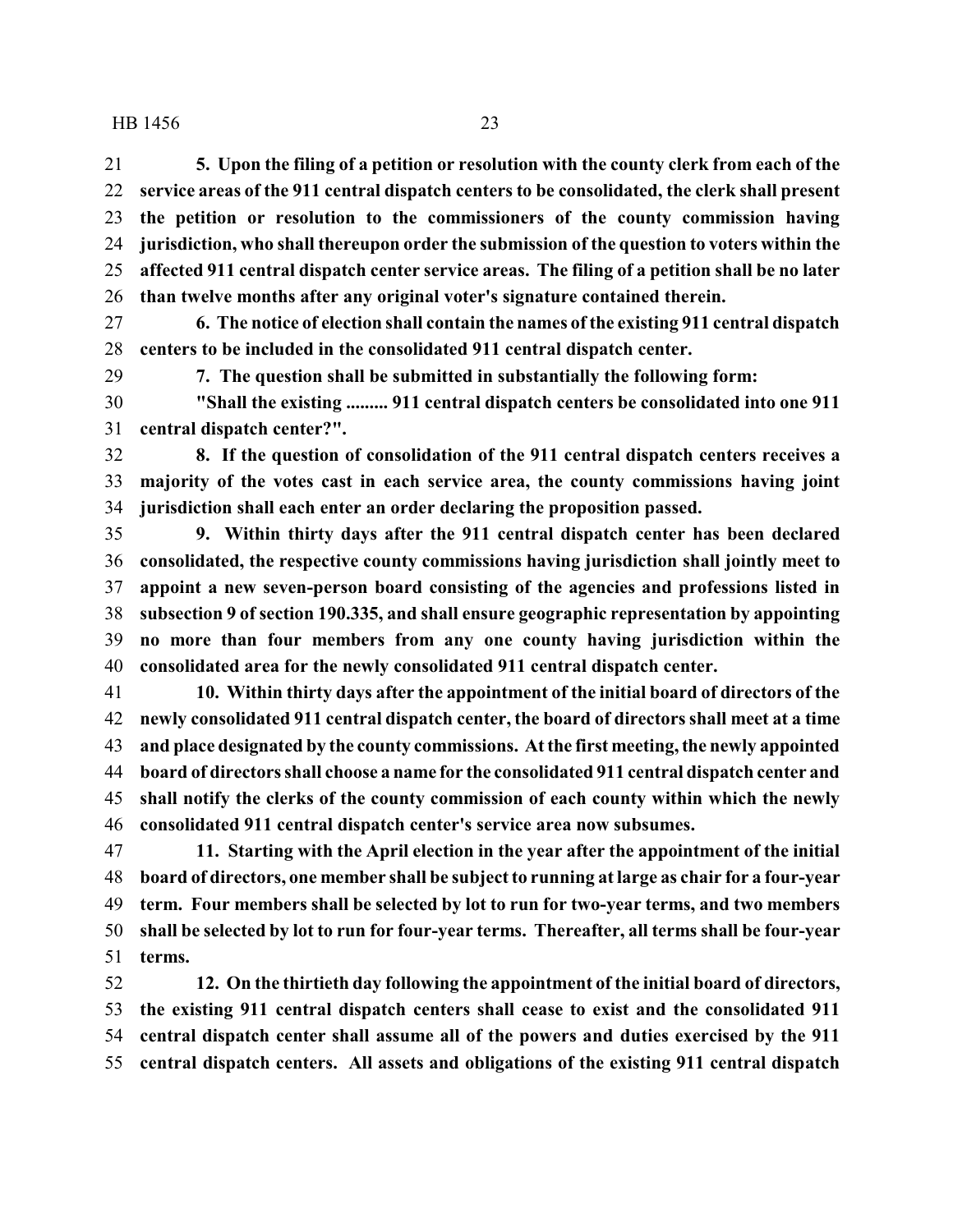**centers shall become the assets and obligations of the newly consolidated 911 central dispatch center.**

 **13. In any county that has a single board established under chapter 190 or under section 321.243, if a consolidation under this section only affects existing 911 central dispatch centers located wholly within such county, the existing board shall vote as to whether the existing board shall continue to exist. Upon a majority vote for approval of the existing board continuing to exist, subsections 9 to 12 of this section shall not apply, and the existing board shall continue to exist and have the powers set forth under the applicable section or sections within chapter 190 or under section 321.243. Upon a majority vote in disapproval of the existing board continuing to exist, all applicable subsections of this section shall apply to the consolidation. A tied vote shall be considered a disapproval of the existing board continuing to exist.**

**190.475. The director of the department of revenue shall maintain a centralized database, which shall be made available to the Missouri 911 service board established under section 650.325, specifying the current monthly fee or tax imposed by each county or city under section 190.292, 190.305, 190.325, 190.335, or 190.455. The database shall be updated no less than sixty days prior to the effective date of the establishment or modification of any monthly fee or tax listed in the database.**

650.330. 1. The board shall consist of fifteen members, one of which shall be chosen from the department of public safety, and the other members shall be selected as follows:

 (1) One member chosen to represent an association domiciled in this state whose primary interest relates to municipalities;

(2) One member chosen to represent the Missouri 911 Directors Association;

(3) One member chosen to represent emergency medical services and physicians;

 (4) One member chosen to represent an association with a chapter domiciled in this state whose primary interest relates to a national emergency number;

 (5) One member chosen to represent an association whose primary interest relates to issues pertaining to fire chiefs;

 (6) One member chosen to represent an association with a chapter domiciled in this state whose primary interest relates to issues pertaining to public safety communications officers;

 (7) One member chosen to represent an association whose primary interest relates to issues pertaining to police chiefs;

 (8) One member chosen to represent an association domiciled in this state whose primary interest relates to issues pertaining to sheriffs;

 (9) One member chosen to represent counties of the second, third, and fourth classification;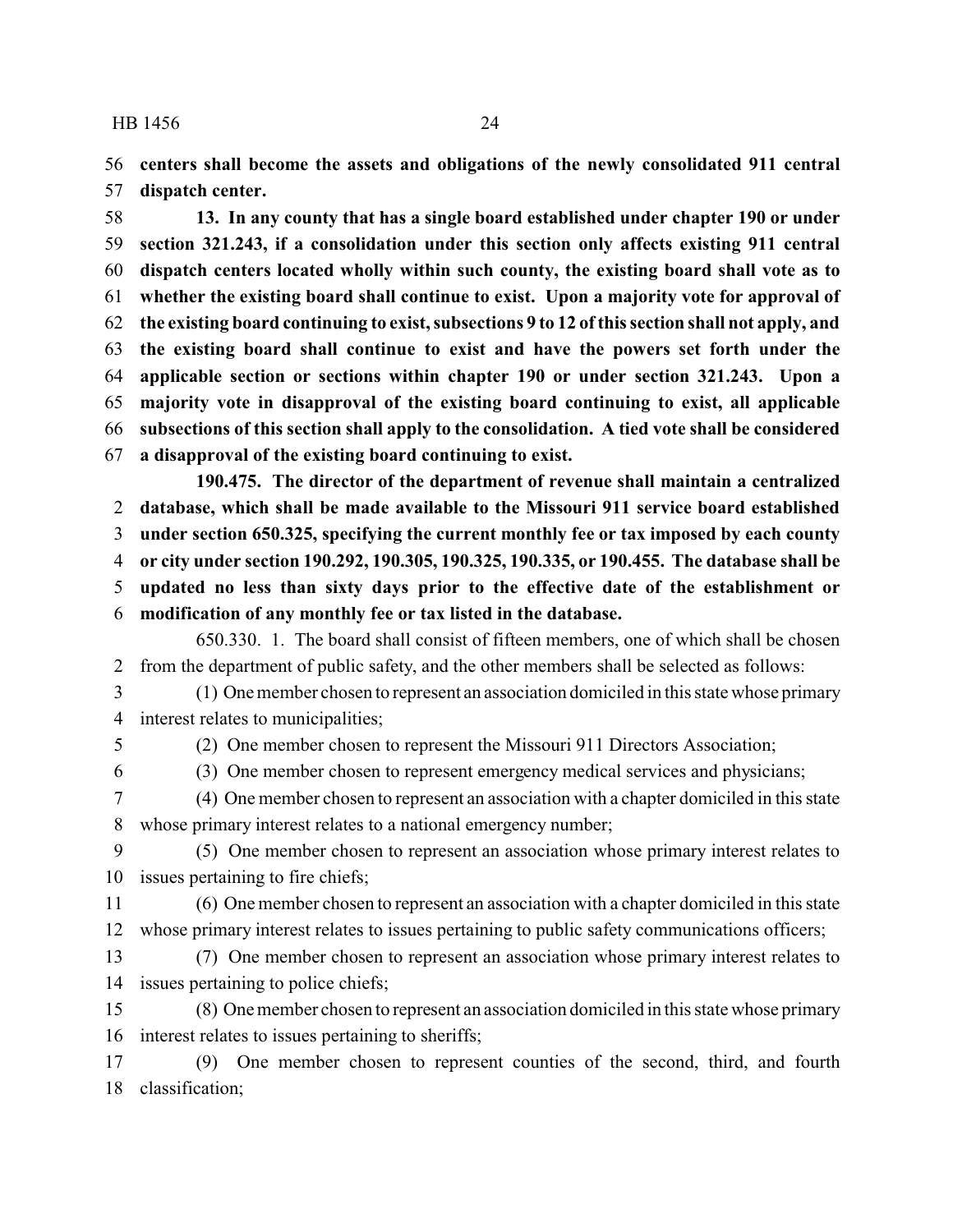(10) One member chosen to represent counties of the first classification, counties with a charter form of government, and cities not within a county;

(11) One member chosen to represent telecommunications service providers;

(12) One member chosen to represent wireless telecommunications service providers;

(13) One member chosen to represent voice over internet protocol service providers; and

(14) One member chosen to represent the governor's council on disability established

under section 37.735.

 2. Each of the members of the board shall be appointed by the governor with the advice and consent of the senate for a term of four years. Members of the committee may serve multiple terms. No corporation or its affiliate shall have more than one officer, employee, assign, agent, or other representative serving as a member of the board. Notwithstanding subsection 1 of this section to the contrary, all members appointed as of August 28, 2017, shall continue to serve the remainder of their terms.

 3. The board shall meet at least quarterly at a place and time specified by the chairperson of the board and it shall keep and maintain records of such meetings, as well as the other activities of the board. Members shall not be compensated but shall receive actual and necessary expenses for attending meetings of the board.

4. The board shall:

(1) Organize and adopt standards governing the board's formal and informal procedures;

 (2) Provide recommendations for primary answering points and secondary answering points on technical and operational standards for 911 services;

 (3) Provide recommendations to public agencies concerning model systems to be considered in preparing a 911 service plan;

 (4) Provide requested mediation services to political subdivisions involved in jurisdictional disputes regarding the provision of 911 services, except that the board shall not supersede decision-making authority of local political subdivisions in regard to 911 services;

(5) Provide assistance to the governor and the general assembly regarding 911 services;

 (6) Review existing and proposed legislation and make recommendations as to changes that would improve such legislation;

 (7) Aid and assist in the timely collection and dissemination of information relating to the use of a universal emergency telephone number;

 (8) Perform other duties as necessary to promote successful development, implementation and operation of 911 systems across the state, including monitoring federal and industry standards being developed for next-generation 911 systems;

 (9) Designate a state 911 coordinator who shall be responsible for overseeing statewide 911 operations and ensuring compliance with federal grants for 911 funding;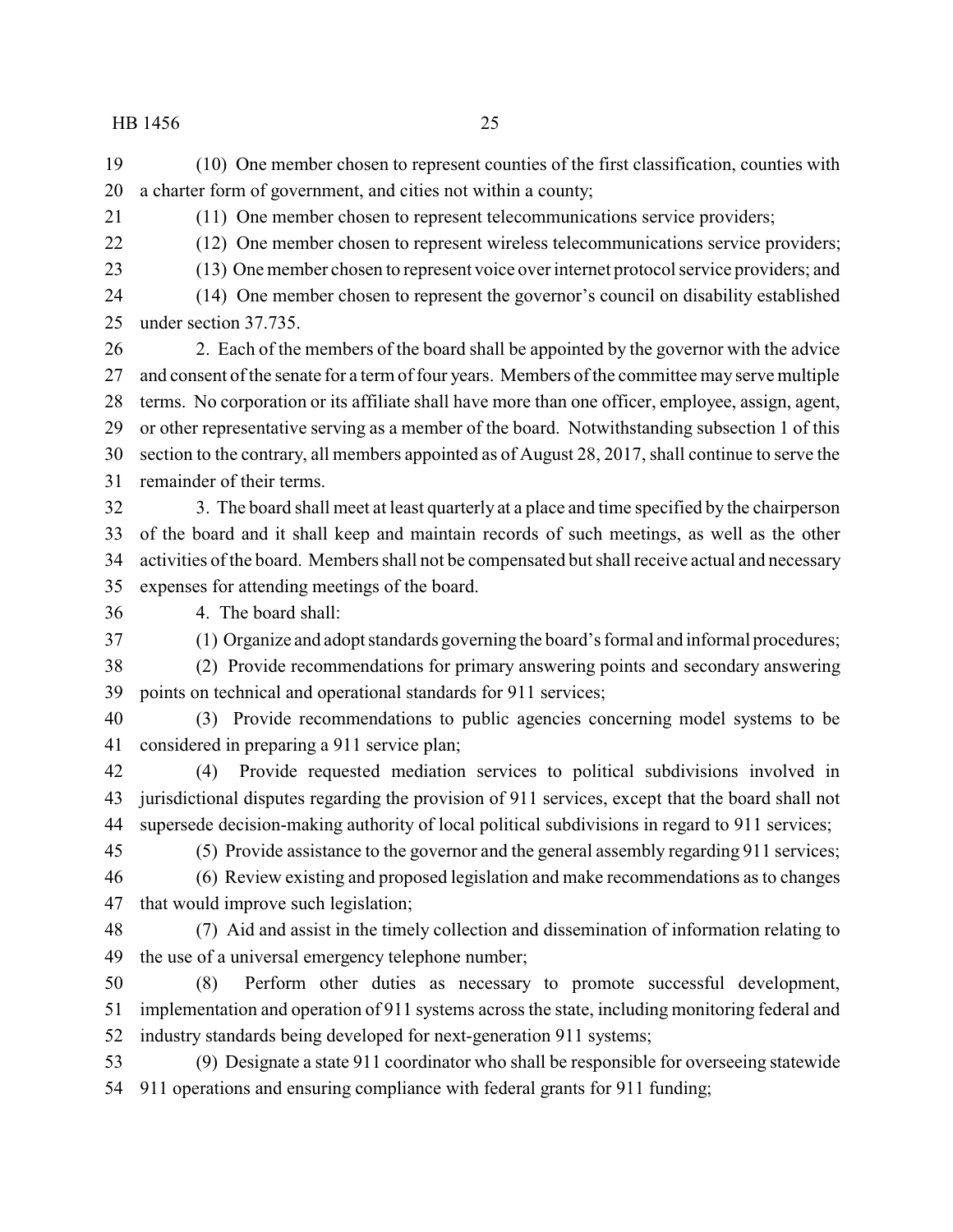- (10) Elect the chair from its membership;
- (11) Apply for and receive grants from federal, private, and other sources;

 (12) Report to the governor and the general assembly at least every three years on the status of 911 services statewide, as well as specific efforts to improve efficiency, cost-effectiveness, and levels of service;

 (13) Conduct and review an annual survey of public safety answering points in Missouri to evaluate potential for improved services, coordination, and feasibility of consolidation;

 (14) Make and execute contracts or any other instruments and agreements necessary or convenient for the exercise of its powers and functions; and

 (15) Develop a plan and timeline of target dates for the testing, implementation, and operation of a next-generation 911 system throughout Missouri. The next-generation 911 system shall allow for the processing of electronic messages including, but not limited to, electronic messages containing text, images, video, or data.

 **(16) Administer and authorize grants and loans under section 650.335 to those counties and any home rule city with more than fifteen thousand but fewer than seventeen thousand inhabitants and partially located in any county of the third classification without a township form of government and with more than thirty-seven thousand but fewer than forty-one thousand inhabitants that can demonstrate a financial commitmentto improving 911 services by providing at least a fifty percent match and demonstrate the ability to operate and maintain ongoing 911 services. The purpose of grants and loans from the 911 service trust fund shall include:**

 **(a) Implementation of 911 services in counties of the state where services do not exist or to improve existing 911 systems;**

- 
- **(b) Promotion of consolidation where appropriate;**
- **(c) Mapping and addressing all county locations;**

 **(d) Ensuring primary access and texting abilities to 911 services for disabled residents; and**

 **(e) Implementation of initial emergency medical dispatch services, including prearrival medical instructions in counties where those services are not offered as of July 1, 2019;**

 **(17) Develop an application process including reporting and accountability requirements, withholding a portion of the grant until completion of a project, and other measures to ensure funds are used in accordance with the law and purpose of the grant, and conduct audits as deemed necessary;**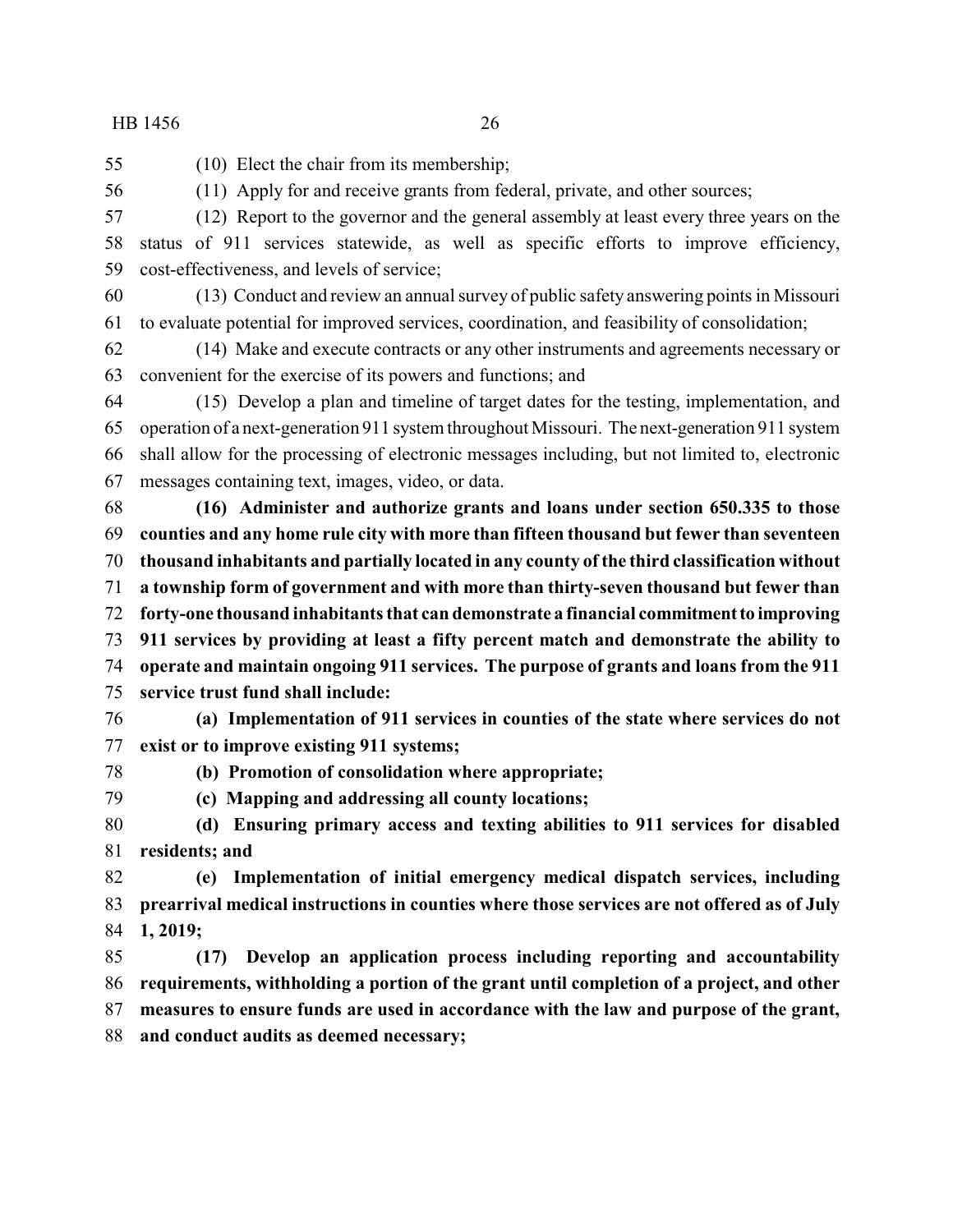**(18) Set the percentage rate of the prepaid wireless emergency telephone service charges to be remitted to a county or city as provided under subdivision (5) of subsection 3 of section 190.460;**

 **(19) Approve a proposal of a county or city to impose a fee of more than one dollar under section 190.455;**

 **(20) Retain in its records proposed county plans developed under subsection 11 of section 190.455 and notify the department of revenue that the county has filed a plan that is ready for implementation; and**

 **(21) Notify any communications service provider, as defined in section 190.400,that has voluntarily submitted its contact information when any update is made to the centralized database established under section 190.475 as a result of a county or city establishing or modifying a tax or monthly fee no less than ninety days prior to the effective date of the establishment or modification of the tax or monthly fee.**

 5. The department of public safetyshall provide staff assistance to the board as necessary in order for the board to perform its duties pursuant to sections 650.320 to 650.340. The board shall have the authority to hire consultants to administer the provisions of sections 650.320 to 650.340.

 6. The board shall promulgate rules and regulations that are reasonable and necessary to implement and administer the provisions of sections 650.320 to 650.340. Any rule or portion of a rule, as that term is defined in section 536.010, shall become effective only if it has been promulgated pursuant to the provisions of chapter 536. This section and chapter 536 are nonseverable and if any of the powers vested with the general assembly pursuant to chapter 536 to review, to delay the effective date or to disapprove and annul a rule are subsequently held unconstitutional, then the grant of rulemaking authority and any rule proposed or adopted after August 28, 2017, shall be invalid and void.

**650.335. 1. Any county or any home rule city with more than fifteen thousand but fewer than seventeen thousand inhabitants and partially located in any county of the third classification without a township form of government and with more than thirty-seven thousand but fewer than forty-one thousand inhabitants, when the prepaid wireless emergency telephone service charge is collected in the county or city, may submit an application for loan funds or other financial assistance to the board for the purpose of financing all or a portion of the costs incurred in implementing a 911 communications service project. The application shall be accompanied by a technical assistance report. The application and the technical assistance report shall be in such form and contain such information, financial or otherwise, as prescribed by the board. This section shall not preclude any applicant or borrower from joining in a cooperative project with any other**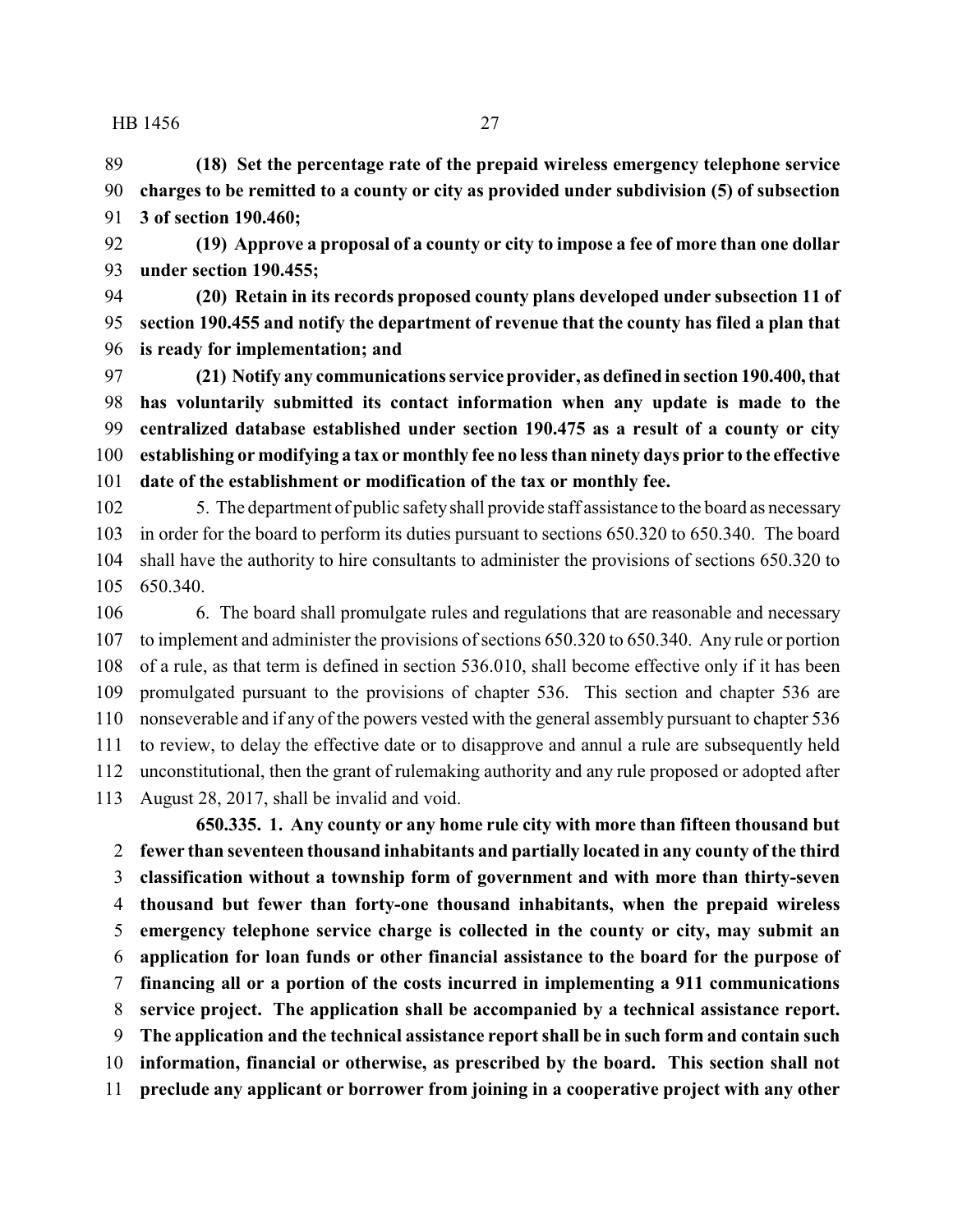**political subdivision or with any state or federal agency or entity in a 911 communications**

**service project, provided that all other requirements of this section have been met.**

 **2. Applications may be approved for loans only in those instances where the applicant has furnished the board information satisfactory to assure that the project cost will be recovered during the repayment period of the loan. In no case shall a loan be made to an applicant unless the approval of the governing body of the applicant to the loan agreement is obtained and a written certification of such approval is provided, where applicable. Repayment periods are to be determined by the board.**

 **3. The board shall approve or disapprove all applications for loans which are sent by certified or registered mail or hand delivered and received by the board upon a schedule as determined by the board.**

 **4. Each applicant to whom a loan has been made under this section shall repay such loan, with interest. The rate of interest shall be the rate required by the board. The number, amounts, and timing of the payments shall be as determined by the board.**

 **5. Any applicant who receives a loan under this section shall annually budget an amount which is at least sufficient to make the payments required under this section.**

 **6. Repayment of principal and interest on loans shall be credited to the Missouri 911 service trust fund established under section 190.420.**

 **7. If a loan recipient fails to remit a payment to the board in accordance with this section within sixty days of the due date of such payment, the board shall notify the director of the department of revenue to deduct such payment amount from first, the prepaid wireless emergency telephone service charge remitted to the county or city under section 190.460; and if insufficient to affect repayment of the loan, next, the regular apportionment of local sales tax distributions to that county or city. Such amount shall then immediately be deposited in the Missouri 911 service trust fund and credited to the loan recipient.**

 **8. All applicants having received loans under this section shall remit the payments required by subsection 4 of this section to the board or such other entity as may be directed by the board. The board or such other entity shall immediately deposit such payments in the Missouri 911 service trust fund.**

 **9. Loans made under this section shall be used only for the purposes specified in an approved application or loan agreement. In the event the board determines that loan funds have been expended for purposes other than those specified in an approved application or loan agreement or any event of default of the loan agreement occurs without resolution, the board shall take appropriate actions to obtain the return of the full amount of the loan and all moneys duly owed or other available remedies.**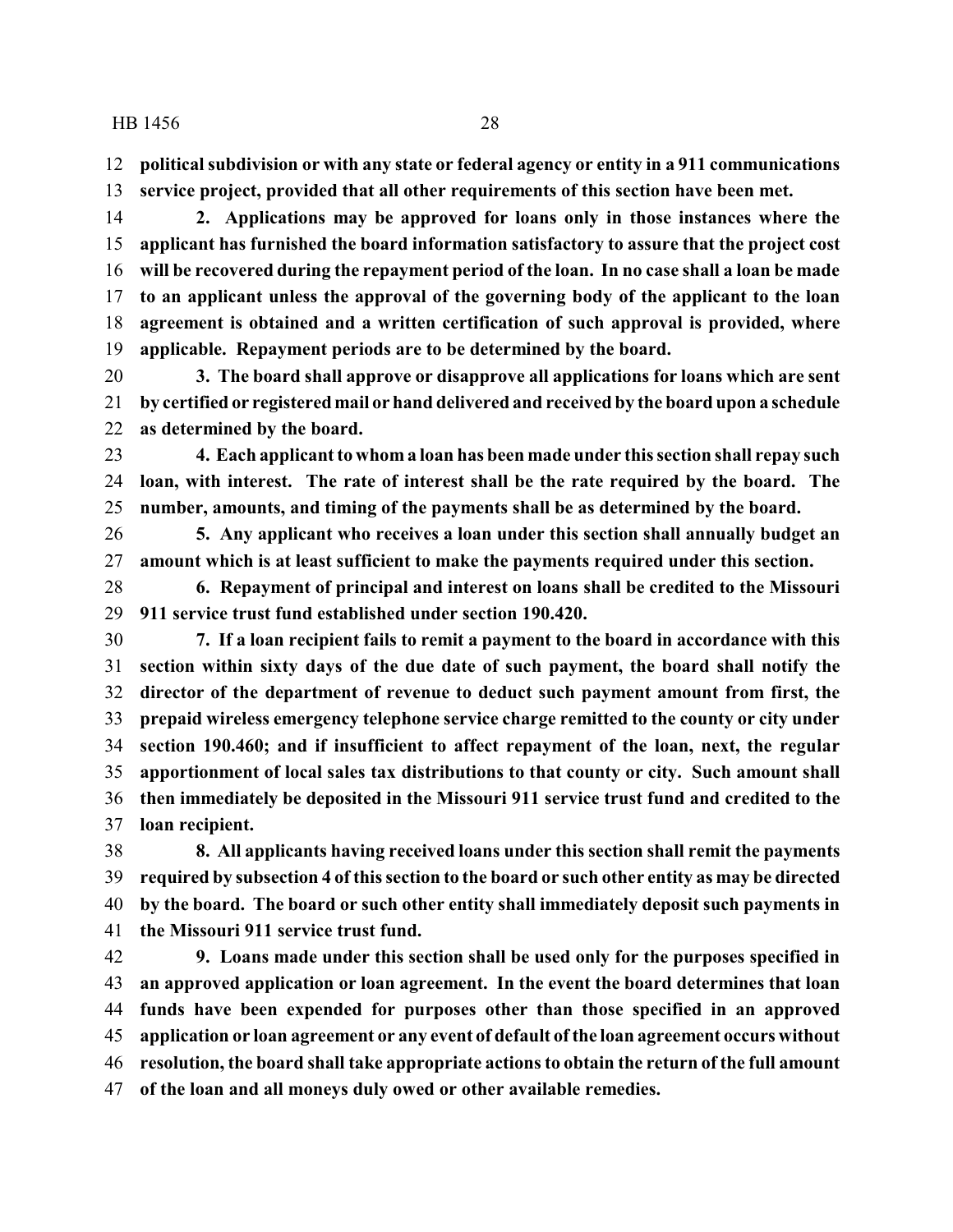**10. Upon failure of a borrower to remit repayment to the board within sixty days of the date a payment is due, the board may initiate collection or other appropriate action through the provisions outlined in subsection 7 of this section, if applicable.**

- **11. If the borrower is an entity not covered under the collection procedures established in this section, the board, with the advice and consent of the attorney general, may initiate collection procedures or other appropriate action pursuant to applicable law.**
- 
- 

 **12. The board may, at its discretion, audit the expenditure of any loan, grant, or expenditure made or the computation of any payments made.**

**[**190.307. 1. No public agency or public safety agency, nor any officer, agent or employee of any public agency, shall be liable for any civil damages as a result of any act or omission except willful and wanton misconduct or gross negligence, in connection with developing, adopting, operating or implementing 5 any plan or system required by sections 190.300 to 190.340.

 2. No person who gives emergency instructions through a system established pursuant to sections 190.300 to 190.340 to persons rendering services in an emergency at another location, nor any persons following such instructions in rendering such services, shall be liable for any civil damages as a result of issuing or following the instructions, unless issuing or following the instructions constitutes willful and wanton misconduct, or gross negligence.**]**

**[**190.410. 1. There is hereby created in the department of public safety the "Wireless Service Provider Enhanced 911 Advisory Board", consisting of eight members as follows:

 (1) The director of the department of public safety or the director's designee who shall hold a position of authority in such department of at least a division director;

 $7 \leftarrow$  (2) The chairperson of the public service commission or the chairperson's designee; except that such designee shall be a commissioner of the public service commission or hold a position of authority in the commission of at least a 10 <del>division director;</del>

11 (3) Three representatives and one alternate from the wireless service providers, elected by a majority vote of wireless service providers licensed to 13 provide service in this state; and

14 (4) Three representatives from public safety answering point organizations, elected by the members of the state chapter of the associated public safety communications officials and the state chapter of the National 17 Emergency Numbering Association.

18 — 2. Immediately after the board is established the initial term of 19 membership for a member elected pursuant to subdivision (3) of subsection 1 of 20 this section shall be one year and all subsequent terms for members so elected 21 shall be two years. The membership term for a member elected pursuant to 22 subdivision (4) of subsection 1 of this section shall initially and subsequently be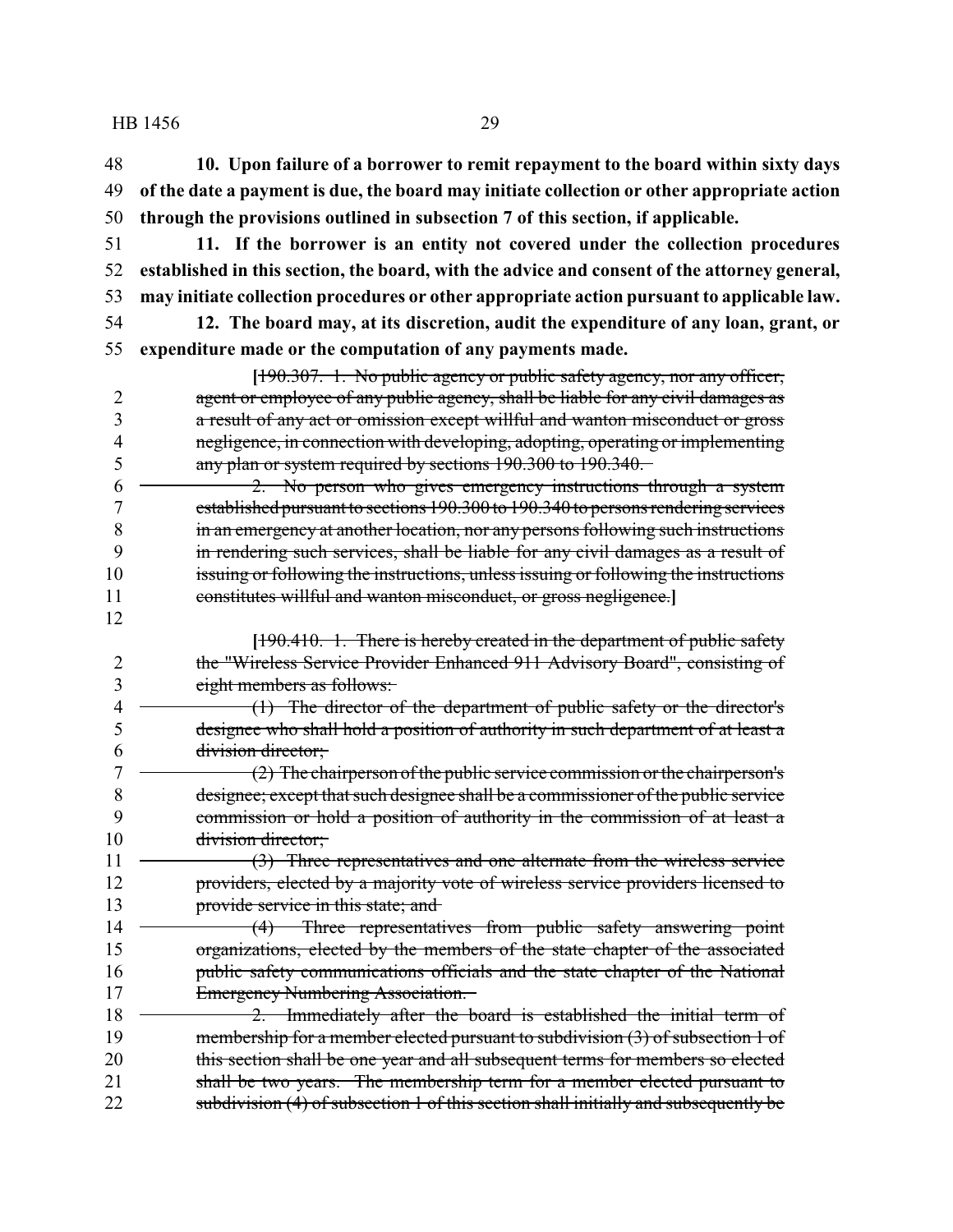23 two years. Each member shall serve no more than two successive terms unless 24 the member is on the board pursuant to subdivision  $(1)$  or  $(2)$  of subsection 1 of 25 this section. Members of the board shall serve without compensation, however, 26 the members may receive reimbursement of actual and necessary expenses. Any 27 vacancies on the board shall be filled in the manner provided for in this 28 subsection.  $29 \rightarrow 3$ . The board shall do the following: 30 (1) Elect from its membership a chair and other such officers as the board 31 deems necessary for the conduct of its business; 32 (2) Meet at least one time per year for the purpose of discussing the 33 implementation of Federal Communications Commission order 94-102; 34 (3) Advise the office of administration regarding implementation of 35 Federal Communications Commission order 94-102; and 36 (4) Provide any requested mediation service to a political subdivision 37 which is involved in a jurisdictional dispute regarding the providing of wireless 38 911 services. The board shall not supersede decision-making authority of any 39 **political subdivision in regard to 911 services.** 40 - 4. The director of the department of public safety shall provide and 41 coordinate staff and equipment services to the board to facilitate the board's 42 duties.**]** 43 **[**190.430. 1. The commissioner of the office of administration is 2 authorized to establish a fee, if approved by the voters pursuant to section 3 190.440, not to exceed fifty cents per wireless telephone number per month to be 4 collected by wireless service providers from wireless service customers.  $5 \sim 2$ . The office of administration shall promulgate rules and regulations to 6 administer the provisions of sections 190.400 to 190.440. Any rule or portion of 7 a rule, as that term is defined in section 536.010, that is promulgated pursuant to 8 the authority delegated in sections 190.400 to 190.440 shall become effective 9 only if it has been promulgated pursuant to the provisions of chapter 536. All 10 rulemaking authority delegated prior to July 2, 1998, is of no force and effect and 11 repealed; however, nothing in this section shall be interpreted to repeal or affect 12 the validity of any rule filed or adopted prior to July 2, 1998, if it fully complied 13 with the provisions of chapter 536. This section and chapter 536 are 14 nonseverable and if any of the powers vested with the general assembly pursuant 15 to chapter 536 to review, to delay the effective date or to disapprove and annul 16 a rule are subsequently held unconstitutional, then the grant of rulemaking 17 authority and any rule proposed or adopted after July 2, 1998, shall be invalid and  $18 \longrightarrow \text{void.}$ 19 <del>4. 2. 2. The office of administration is authorized to administer the fund and</del> 20 to distribute the moneys in the wireless service provider enhanced 911 service 21 fund for approved expenditures as follows: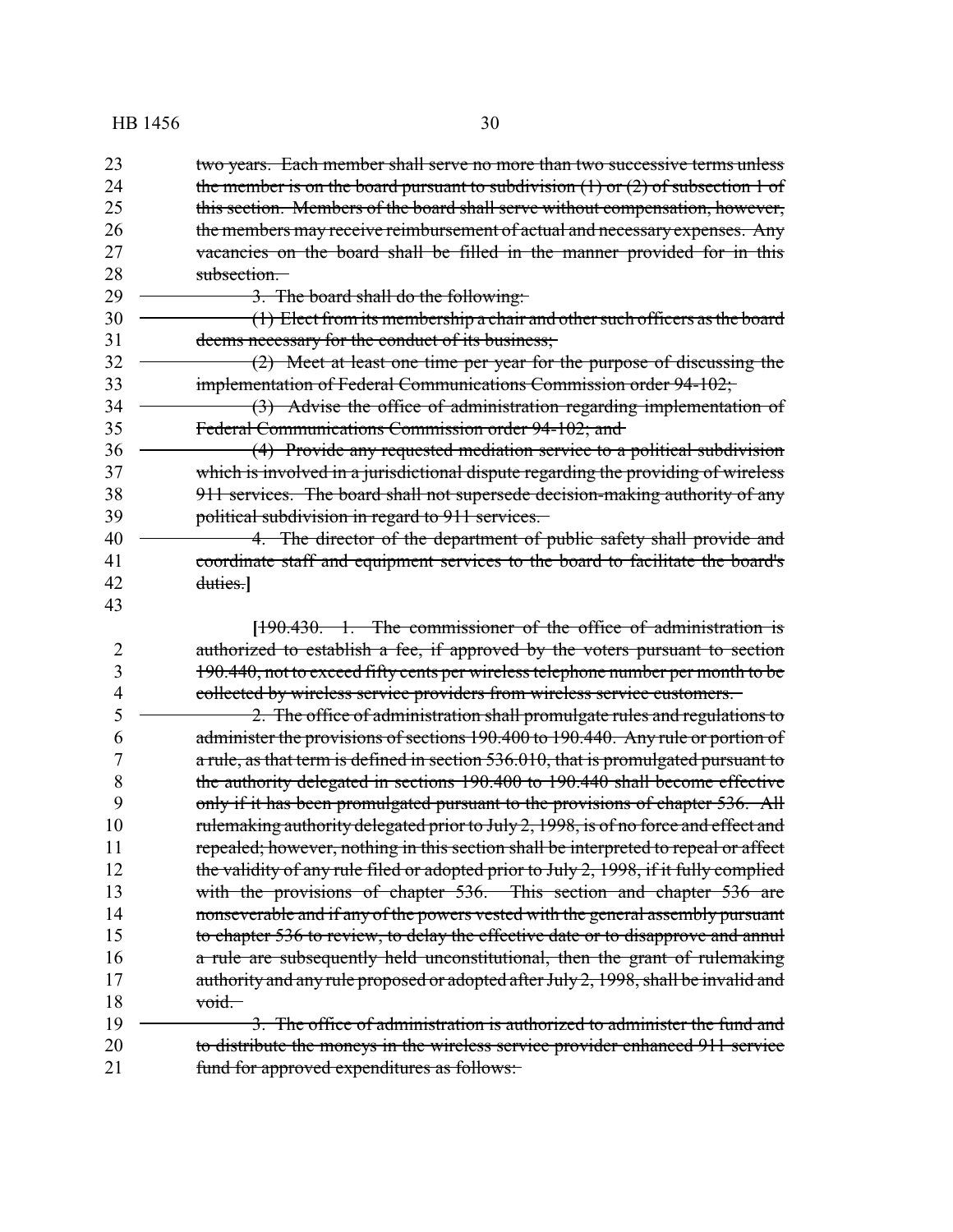| 22 | (1) For the reimbursement of actual expenditures for implementation of               |
|----|--------------------------------------------------------------------------------------|
| 23 | wireless enhanced 911 service by wireless service providers in implementing          |
| 24 | Federal Communications Commission order 94-102; and                                  |
| 25 | (2) To subsidize and assist the public safety answering points based on              |
| 26 | a formula established by the office of administration, which may include, but is     |
| 27 | not limited to the following:                                                        |
| 28 | $(a)$ The volume of wireless 911 calls received by each public safety                |
| 29 | answering point;                                                                     |
| 30 | (b) The population of the public safety answering point jurisdiction;                |
| 31 | (c) The number of wireless telephones in a public safety answering point             |
| 32 | jurisdiction by zip code; and                                                        |
| 33 | (d) Any other criteria found to be valid by the office of administration             |
| 34 | provided that of the total amount of the funds used to subsidize and assist the      |
| 35 | public safety answering points, at least ten percent of said funds shall be          |
| 36 | distributed equally among all said public safety answering points providing said     |
| 37 | services under said section;                                                         |
| 38 | $(3)$ For the reimbursement of actual expenditures for equipment for                 |
| 39 | implementation of wireless enhanced 911 service by public safety answering           |
| 40 | points to the extent that funds are available, provided that ten percent of funds    |
| 41 | distributed to public safety answering points shall be distributed in equal amounts  |
| 42 | to each public safety answering point participating in enhanced 911 service;         |
| 43 | (4) Notwithstanding any other provision of the law, no proprietary                   |
| 44 | information submitted pursuant to this section shall be subject to subpoena or       |
| 45 | otherwise released to any person other than to the submitting wireless service       |
| 46 | provider, without the express permission of said wireless service provider.          |
| 47 | General information collected pursuant to this section shall only be released or     |
| 48 | published in aggregate amounts which do not identify or allow identification of      |
| 49 | numbers of subscribers or revenues attributable to an individual wireless service    |
| 50 | provider.                                                                            |
| 51 | 4. Wireless service providers are entitled to retain one percent of the              |
| 52 | surcharge money they collect for administrative costs associated with billing and    |
| 53 | collection of the surcharge.                                                         |
| 54 | 5. No more than five percent of the moneys in the fund, subject to                   |
| 55 | appropriation by the general assembly, shall be retained by the office of            |
| 56 | administration for reimbursement of the costs of overseeing the fund and for the     |
| 57 | actual and necessary expenses of the board.                                          |
| 58 | 6. The office of administration shall review the distribution formula once           |
| 59 | every year and may adjust the amount of the fee within the limits of this section,   |
| 60 | as determined necessary.                                                             |
| 61 | 7. The provisions of sections 190.307 and 190.308 shall be applicable to             |
| 62 | programs and services authorized by sections 190.400 to 190.440.                     |
| 63 | 8. Notwithstanding any other provision of the law, in no event shall any             |
| 64 | wireless service provider, its officers, employees, assigns or agents, be liable for |